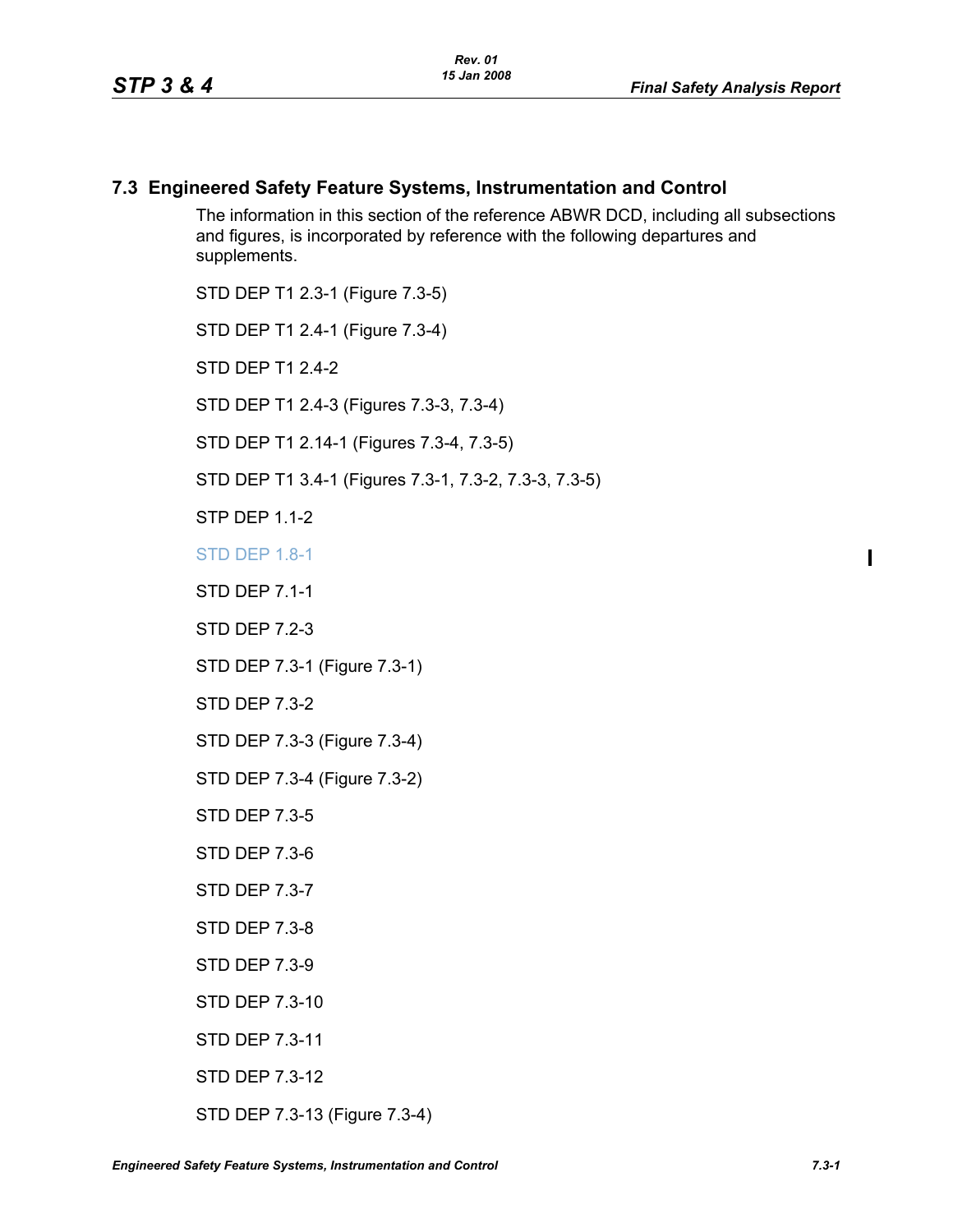STD DEP 7.3-14 STD DEP 7.3-15 STD DEP 7.3-16 STD DEP 7.3-17 STD DEP 7.3-18 (Figures 7.3-1, 7.3-2) STD DEP 7.7-2 STD DEP Admin (Figure 7.3-5)

# **7.3.1 Description**

**7.3.1.1 System Descriptions**

STD DEP 1.8-1

*This subsection descripbes the instrumentation and controls for the various engineered safety features (ESF) systems. It provides design basis informaiton as called for by IEEE* 279 603 *and provides reference to system disagrams which are included in the Safety Analysis Report.*

# **7.3.1.1.1.1 High Pressure Core Flooder System Instrumentation and Controls**

STD DEP T1 3.4-1

STD DEP 7.1-1

STD DEP 7.3-1

STD DEP Admin

*(2)* Supporting Systems (Power Supplies)

*Supporting systems for the HPCF I&C consist only of the instrumentation, logic and motive power supplies. The controls instrumentation and logic power is obtained from the SSLC* ESF Logic and Control (ELCS) *Division 2 and 3, 120 VAC UPS buses (Section 8.3). The logic power is as described in Section 7.2 for the RPS portion of the SSLC* Reactor Trip and Isolation System (RTIS)*.*

- *(3) Equipment Design*
	- *(w) Initiating Circuits*

*Reactor vessel low water level is monitored by four level transmitters (one in each of the four electrical divisions) that sense the difference between the pressure due to a constant reference leg of water and the*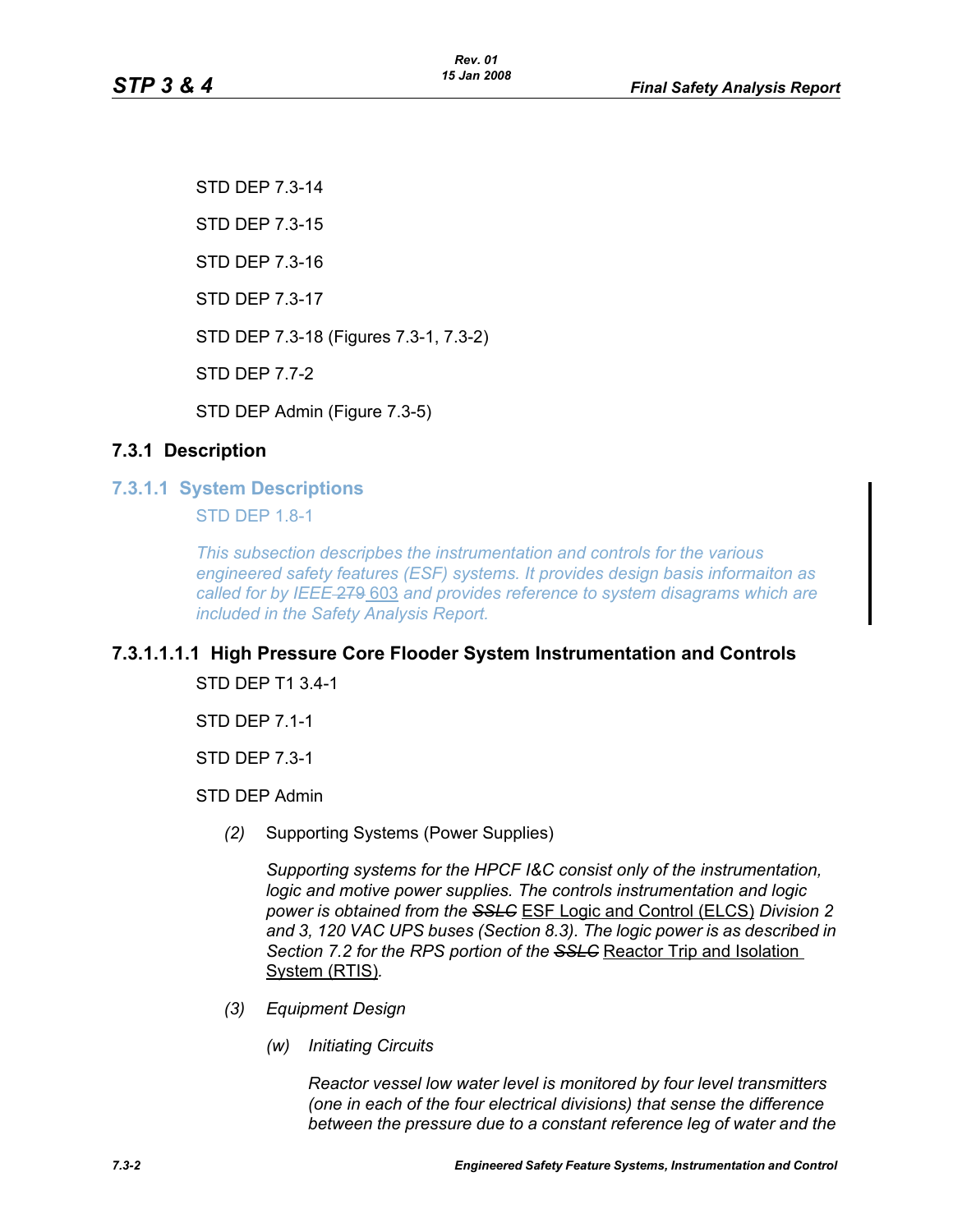*pressure due to the actual height of water in the vessel. Each level transmitter provides an input to local multiplexer units which perform signal conditioning and* a remote digital logic controller (RDLC) for *analog-to-digital conversion. The formatted, digitized sensor input is*  transmitted *with other sensor signals over an optical fiber data link to the logic processing units in the main control room. All four transmitter signals are fed into the two-out-of-four logic for each of the two divisions (II & III). The initiation logic for HPCF sensors is shown in Figure 7.3-1.*

*The HPCF System is initiated on receipt of a reactor vessel low water level signal (Level 1.5) or drywell high-pressure signal from the trip*  logic. The HPCF System reaches its design flow rate within 36 seconds *of receipt of initiation signal* in a time interval consistent with Table 6.3-1*. Makeup water is discharged to the reactor vessel until the reactor high water level is reached. The HPCF System then automatically stops flow by closing the injection valve if the high water level signal is available.*

*(d) Redundancy and Diversity*

The following standard supplement provides reference to additional information.

For additional diverse HPCF features to mitigate potental commonmode failure conditions, see the discussion in Subsection 7C.5.

*(e) Actuated Devices*

*The HPCF valves must be opened sufficiently to provide design flow rate within 36 seconds from receipt of the initiation signal* the time interval consistent with Table 6.3-1.

*(f) Separation*

*Separation within the ECCS is such that no single design basis event, in conjunction with an additional single failure, can prevent core cooling when required. Control and electrically driven equipment wiring is segregated into three separate electrical divisions, designated I, II and III (Figure 8.3-1).* Initiation sensor inputs are from all four divisions. *HPCF is a two-division system utilizing Divisions II and III. HPCF control logic, cabling, manual controls and instrumentation are arranged such that divisional separation is maintained. System separation and diesel loading are shown in Table 8.3-1.*

*(g) Testability*

*The high-pressure core flooder (HPCF) instrumentation and control system is capable of being tested during normal unit operation to verify the operability of each system component. Testing of the initiation*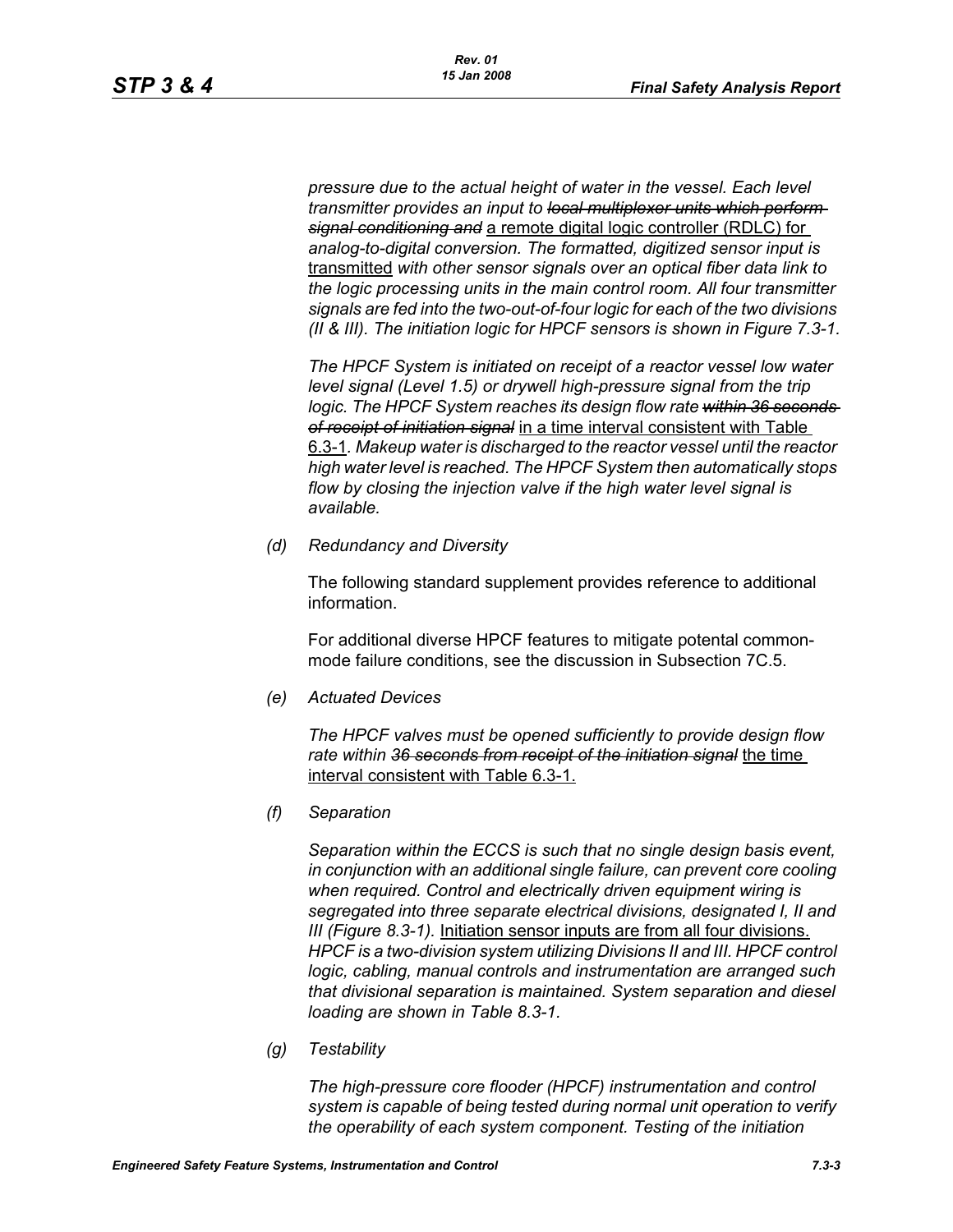*transmitters which are located outside the drywell is accomplished by valving out each transmitter, one at a time, and applying a test pressure source. This verifies the operability of the transmitter, as well as the calibration range. The analog sensor inputs are calibrated at the analog inputs of the remote multiplexing units RDLCs. With a division-ofsensors bypass in place, calibrated, variable signals are injected in place of the sensor signals and monitored at the SSLC* ELCS *control room panels for linearity, accuracy, fault response, and downscale and upscale trip response.*

*(i) Operational Considerations*

*See Chapter 16 for setpoints and margins.* The safety system setpoints are listed in the Instrument Setpoint Summary Report as described in 7.1.2.1.4.1.

# **7.3.1.1.1.2 Automatic Depressurization Subsystem Instrumentation and Controls**

STD DEP 7.1-1

- STD DEP 7.3-2
- STD DEP 7.3-3
- STD DEP 7.3-4
- STD DEP 7.3-5
- STD DEP 7.3-6
- STD DEP 7.3-7
- STD DEP 7.3-8
- STD DEP 7.3-16
- STD DEP 7.7-2

STD DEP T1 3.4-1

*(1) System Identification*

*Automatic safety/relief valves (SRVs) are installed on the main steamlines inside the drywell. The valves can be actuated in two ways: (1) they will relieve pressure by actuation with electrical power* by pneumatic action *or (2) by mechanical actuation without power. The suppression pool provides a heat sink for steam relieved by these valves. Relief valve operation may be controlled manually from the control room to hold the desired reactor pressure. Eight of the SRVs are designated as Automatic Depressurization Subsystem (ADS) valves and are capable of operating from either ADS logic*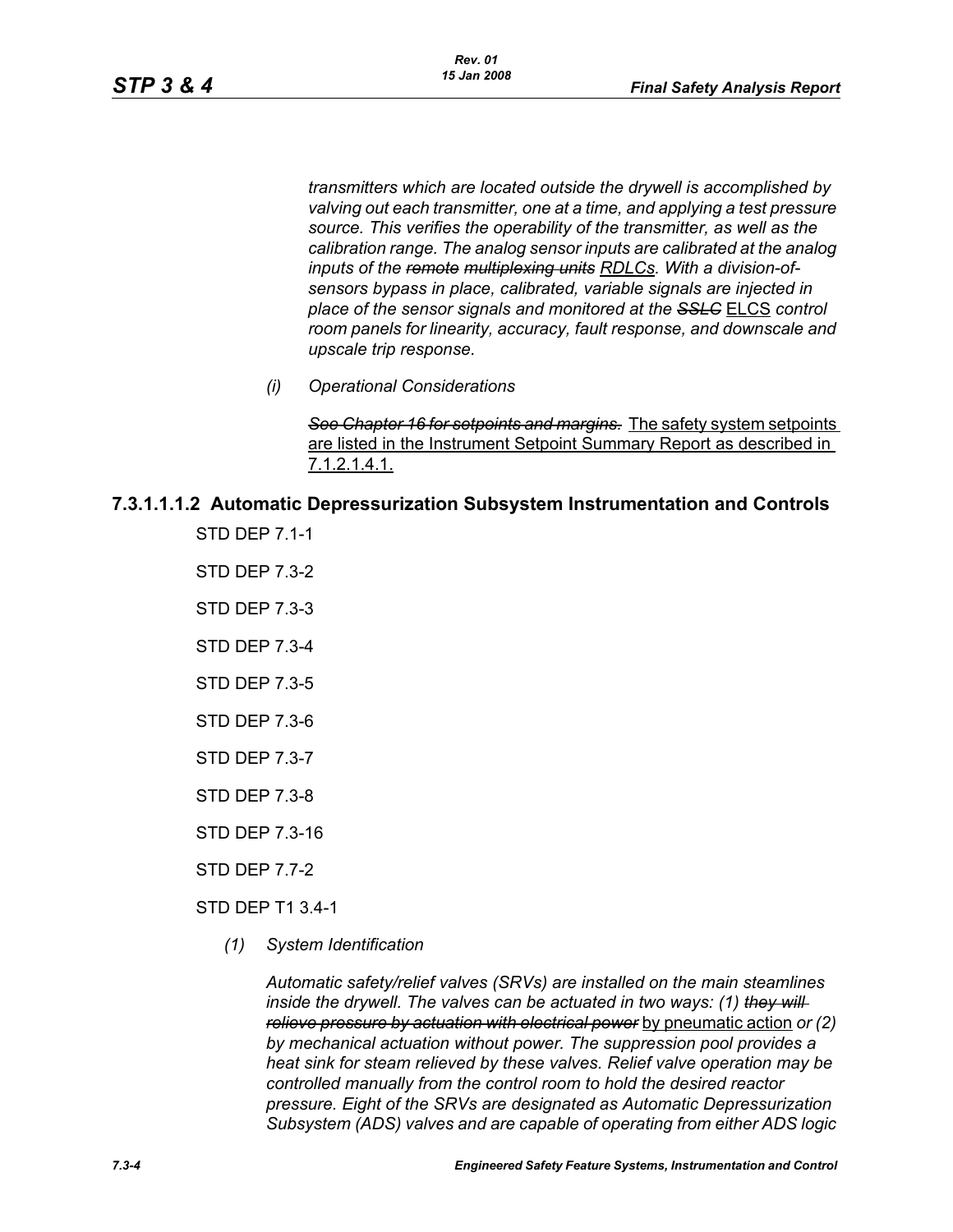*or safety/relief logic signals. The safety/relief logic is discussed in Paragraph (4). Automatic depressurization by the ADS is provided to reduce the pressure during a loss-of-coolant accident in which the HPCF and RCIC Systems are unable to restore vessel water level. This allows makeup of core cooling water by the low pressure makeup system (RHR/LP flooding mode).*

*(3) Equipment Design*

*The ADS accumulators are sized to operate the SRV one time at drywell design pressure or five times at normal drywell pressure, following failure of the pneumatic supply to the accumulator. Sensors provide inputs to local multiplexer units which perform signal conditioning and* an RDLC for *analogto-digital conversion. The formatted, digitized sensor inputs are multiplexed* transmitted *with other sensor signals over an optical data link to the logic processing units in the main control room. All four transmitter signals are fed into the two-out-of-four logic for each of two divisions, either of which can actuate the ADS. Station batteries and SSLC* ELCS *power supplies energize the electrical control circuitry. The power supplies for the redundant divisions are separated to limit the effects of electrical failures. Electrical elements in the control system energize to cause the relief valves to open.*

*(a) ADS Initiating Circuits*

*The level transmitters used to initiate one ADS logic are separated from those used to initiate the other ADS logic. Reactor vessel low water level is detected by eight* four *transmitters that measure differential pressure.* These transmitters are located in each of the four electrical divisions. The level 1 output used by ADS is divisionally isolated and sent to each of the two divisions of ADS logic. The two out of four voting logic occurs in each ADS Division. ADS is located in Division I and II. *Drywell high pressure is detected by four pressure transmitters. All the vessel level and drywell high-pressure transmitters are located in the Reactor Building outside the drywell. The drywell high-pressure signals are arranged to seal-in the control circuitry. They must be manually reset to clear.*

*(b) Logic and Sequencing*

*Two parameters of initiation signals are used for the ADS: drywell high pressure and reactor vessel low-low* below *water below level (Level 1)* or reactor vessel water below Level 1 alone after a time delay*. Two-outof-four of each set of signals must be present throughout the timing sequence to cause the SRVs to open. Each parameter separately seals itself in and annunciates following the two-out-of-four logic confirmation. Low Water Level 1 is the final sensor to initiate the ADS.*

*After receipt of the initiation signals and after a delay provided by time delay elements, each of the two solenoid pilot gas valves is energized. This allows pneumatic pressure from the accumulator to act on the gas*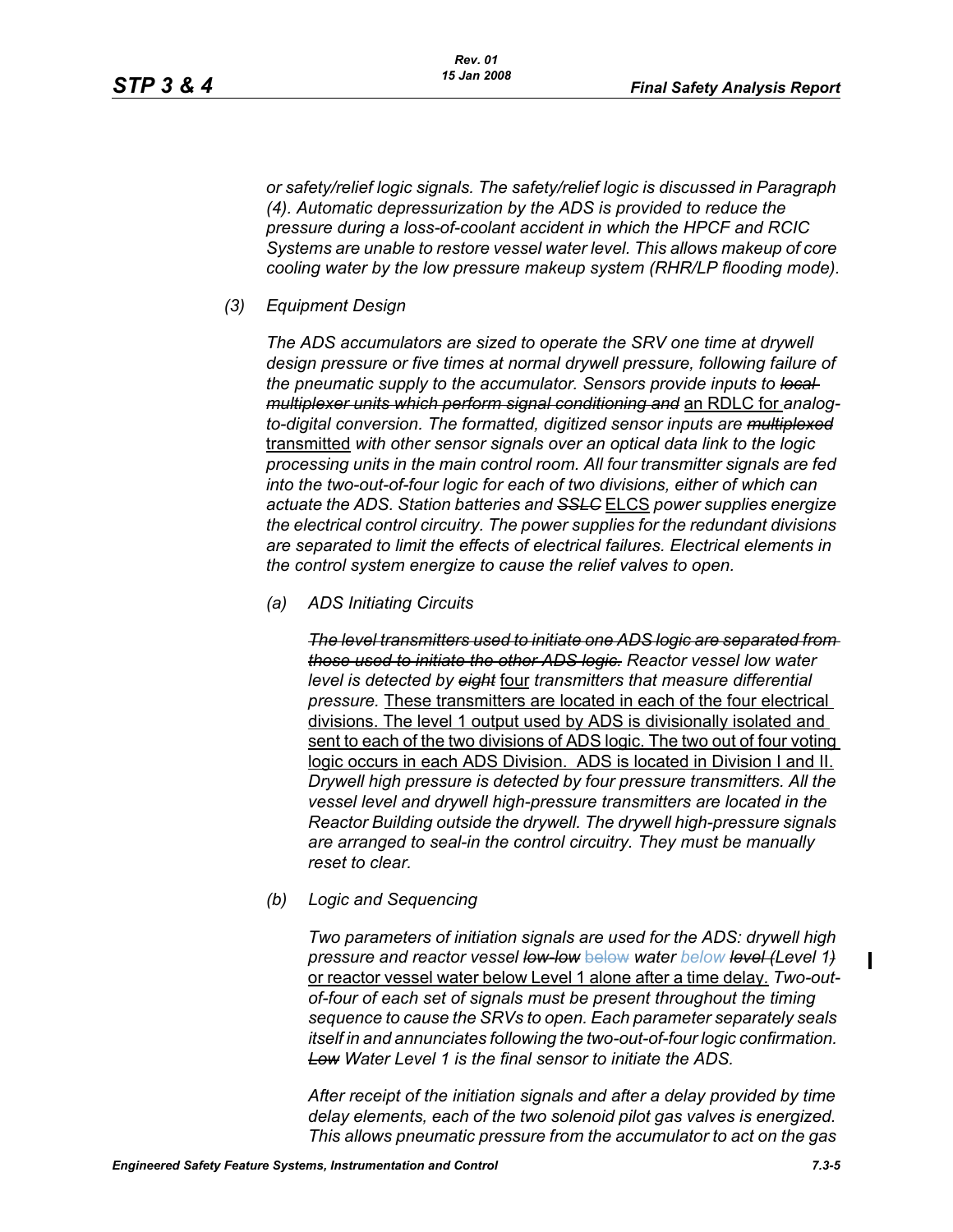*cylinder operator. The gas cylinder operator opens and holds the relief valve open. Lights in the main control room indicate when the solenoidoperated pilot valves are energized to open* or closed for *a safety/relief valve. Linear variable differential transformers (LVDTs) mounted on the valve operators verify each valve position to the Performance Monitoring and Control System (PMCS), and the annunciators.*

*Manual reset circuits are provided for the ADS initiation signal and the two parameter sensor input logic signals. An attempted reset has no effect if the two-out-of-four initiation signals are still present from each parameter (high drywell pressure and low-low reactor water level* below Level 1*). However, a keylocked* an *inhibit switch is provided for each division which can be used to take one ADS division out of service for testing or maintenance during plant operation. This switch is ineffective once the ADS timers have timed out and thus cannot be used to abort and reclose the valves once they are signalled to open. The inhibit mode is continuously annunciated in the main control room.*

*Manual actuation pushbuttons are provided to allow the operator to initiate ADS immediately (no time delay) if required. Such initiation is performed by first rotating the collars* collar *surrounding the pushbuttons for each of two channels* pushbutton *within one of the two divisions. An annunciator will sound to warn the operator that the ADS is armed for that division. If the two pushbuttons are* pushbutton is *then depressed, the ADS valves will open, provided the ECCS pump(s) running permissives are present. Though such manual action is immediate, the rotating collar permissives and duality of button sets* permissive, *combined with annunciators assure manual initiation of the ADS to be a deliberate act.*

A control switch is available in the main control room for each SRV, including the ones associated with the ADS. Each switch is associated with one SRV. The eighteen SRVs are divided into three groups of six for pressure relief operation and are powered by Division I, II or III of the Class 1E 125 VDC busses. The three electrical divisions maintain electrical separation consistent with the required operability, though its function is not required for safety. The switches are three-position keylock- type, OFF-AUTO-OPEN, located on the main control board. The OPEN position is for manual SRV operation. Manual opening of the relief valves provides a controlled nuclear system cooldown under conditions where the normal heat sink is not available.

*(c) Bypasses and Interlocks*

*There is one manual ADS inhibit switch in the control room for each ADS logic and control division which will inhibit ADS initiation, if ADS has not initiated. The primary purpose of the inhibit switch is to remove one of the two ADS logic and control divisions from service for testing*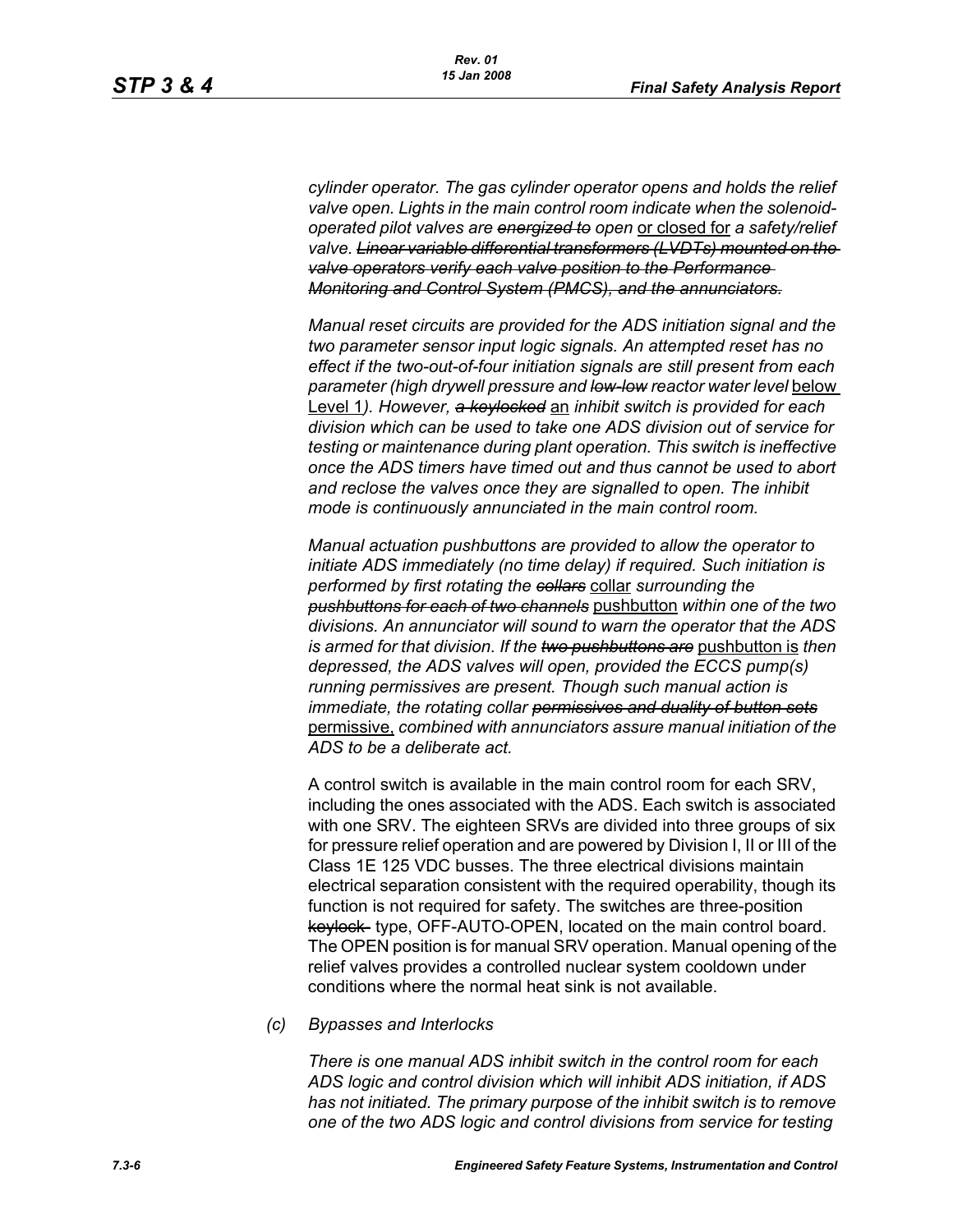*and maintenance during plant operation. The ADS is interlocked with the HPCF and RHR Systems by means of pressure sensors located on the discharge of these pumps. Manual ADS bypasses the timers and immediately opens the ADS valves, provided the ECCS pump(s) running permissives are present. The rotating collar permissives and duality of button sets* need to rotate the collar before depressing the pushbutton, *combined with annunciators*, *assure manual initiation of ADS to be a deliberate act.*

*(d) Redundancy and Diversity*

*The ADS is initiated by high drywell pressure and/or low reactor vessel water level* Level 1*. The initiating circuits for each of these parameters are redundant as described by the circuit description of this section. Diversity is provided by the HPCF System* and RCIC Systems.

*(f) Separation*

*Separation of the ADS is in accordance with criteria stated in Section 7.1. ADS is a Division I (ADS 1) and Division II (ADS 2) system, except that only one set of relief valves is supplied. Each ADS relief valve can be actuated by any one of three solenoid pilot valves supplying nitrogen gas to the relief valve gas piston operators. One of the ADS solenoid pilot valves is operated by Division I logic and the other by Division II logic. The third solenoid pilot is used for non-ADS operation.* The non-ADS SRV function solenoid pilot valves are powered from Division I, II or III Class 1E DC bus. *Control logic manual controls and instrumentation are mounted so that Division I and Division II separation is maintained. Separation from Divisions III and IV is likewise maintained.*

*(g) Testability*

*The ADS has two complete control logics, one in Division I and one in Division II. Each control logic has two circuits, both of which must operate to initiate ADS. Both circuits contain time delay logic to give the HPCF System an opportunity to restore water level. The ADS instrument channels signals are verified by cross comparison between the channels which bear a known relationship to each other. Indication for each instrument channel is available on displays associated with the SSLC* ELCS*. The logic is tested continuously by automatic self-test circuits. The STS (the sixth test), discussed in RPS testability (Subsection 7.1.2.1.6) is also applicable here for the ADS. The instrument channels are automatically verified every ten minutes* manually verified in accordance with technical specification requirements*. Testing of ADS does not interfere with automatic operation if required by an initiation signal. The pilot solenoid valves can*  also *be tested. when the reactor is not pressurized.*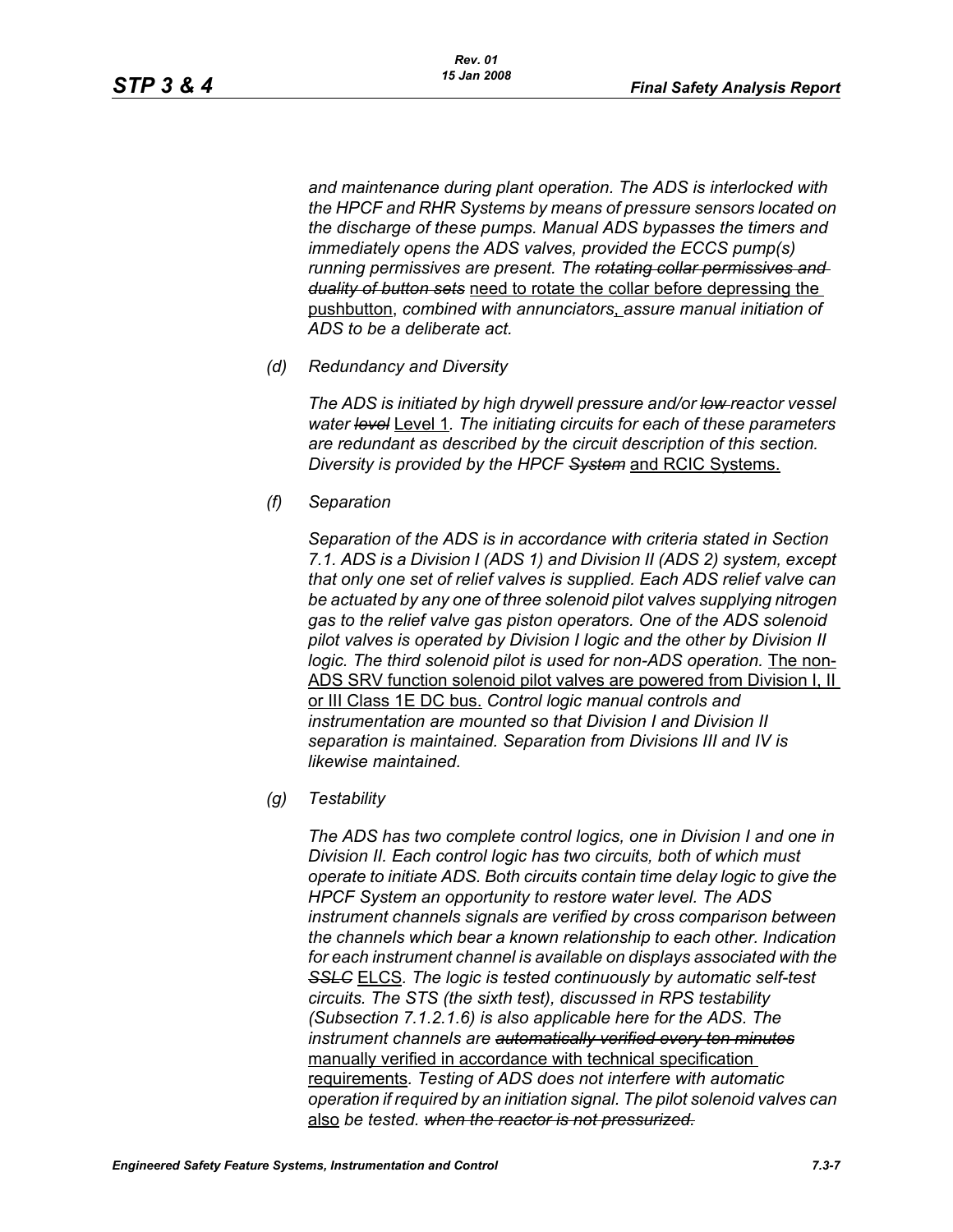### *(h) Environmental Considerations*

*The signal cables, solenoid valves, SRV operators and accumulators, and RV low-water level instrument lines are the only essential I&C equipment for the ADS located inside the drywell. These items will operate in the most severe environment resulting from a design basis LOCA (Section 3.11). Gamma and neutron radiation is also considered in the selection of these items. Equipment located outside the drywell (viz., the RPV level and DW pressure transmitters and multiplex* data communication *interfaces) will also operate in their normal and accident environments.*

### *(i) Operational Considerations*

*A temperature element is installed on the SRV discharge piping several*  feet from the valve body. The temperature element provides input to  $a$ *multipoint recorder and interfaces with the PMCS computer* historian function *in the control room to provide a means of detecting SRV leakage during plant operation. When the temperature in any SRV discharge pipeline exceeds a preset valve, an alarm is sounded in the main control room. The alarm setting is enough above normal rated power drywell ambient temperatures to avoid spurious alarms, yet low enough to give early indication of SRV leakage.*

*Refer to Chapter 16 for setpoints and margin.* The safety system setpoints are listed in the Instrument Setpoint Summary Report as described in 7.1.2.1.4.1.

# **7.3.1.1.1.3 Reactor Core Isolation Cooling (RCIC) System—Instrumentation and Controls**

STD DFP T1 2 4-3

STD DEP T1 3.4-1

STD DEP Admin

*(3) Power Sources*

*The RCIC System is* primarily *powered by the Division I 125 VDC system*. *except,* Exceptions include *for the isolation valves for steam supply.* the *Inboard* inboard *isolation valves* (including the steam line warm-up valve) which *are powered by 480 VAC Division I and* the *outboard* steam supply isolation valve is *valves are powered by 125 VDC Division II.* The logic power is as described in Section 7.1 for ELCS.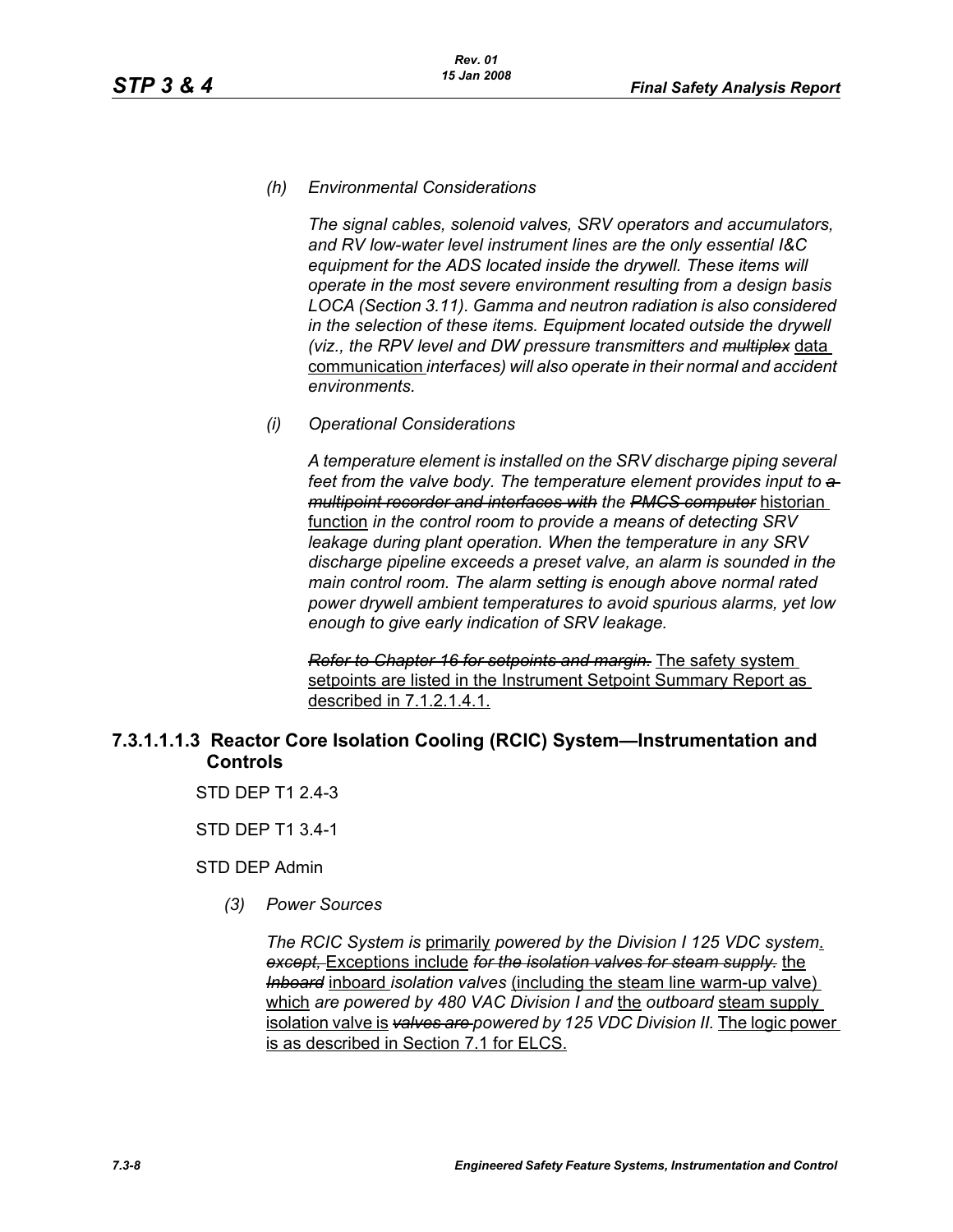# *(4) Equipment*

*When actuated, the RCIC System pumps demineralized water from the condensate storage tank to the reactor vessel. The suppression pool provides an alternate source of water. The RCIC System includes a 100% capacity steam-driven turbine which drives a 100% capacity pump assembly, turbine and pump accessories, piping, valves, and instrumentation necessary to implement several flow paths. The arrangement of equipment and control devices is shown in Figure 5.4-8 (RCIC P&ID).*

*Level transducers* transmitters *used for the initiation and* stopping RCIC *tripping and pressure transducers for isolation of the RCIC System are provided by the Nuclear Boiler System and are shared by other system channels within each division.* High drywell pressure signals are provided by the Nuclear Boiler System and are also shared by other system channels within each division. *They* These *are located on instrument panels outside the drywell but inside the containment* Reactor Building*. The only operating components of the RCIC System that are located inside the drywell are the inboard steamline isolation valve and the steamline warmup line isolation valve.*

*The rest of the RCIC System normal I&C components are located in the Reactor Building. Cables connect the sensors (via the multiplexed optical data links described in Appendix 7A)* (via the Essential Communication Function) *to control circuitry in the main control room. Control system details are shown in Figure 7.3-3.*

*A design flow functional test of the RCIC System may be performed during normal plant operation by drawing suction from the suppression pool and discharging through a full flow test return line to the suppression pool. The discharge valve to the reactor vessel remains closed during the test and reactor operation remains undisturbed. All components of the RCIC System are capable of individual functional testing during normal plant operation. Control system decisions will provide automatic return from test to operating mode if RCIC System initiation is required. There are three two exceptions:* 

- *(i) The flow controller in manual mode. This feature provides operator flexibility during system operation.* Not used
- *(ii) Steam inboard/outboard isolation valves* are *closed. Closure of either or both requires operator action to properly sequence their opening (an alarm sounds when either of these valves leaves the fully open position).*
- *(iii) Breakers have been manually racked out of service. This condition is indicated in the main control room.*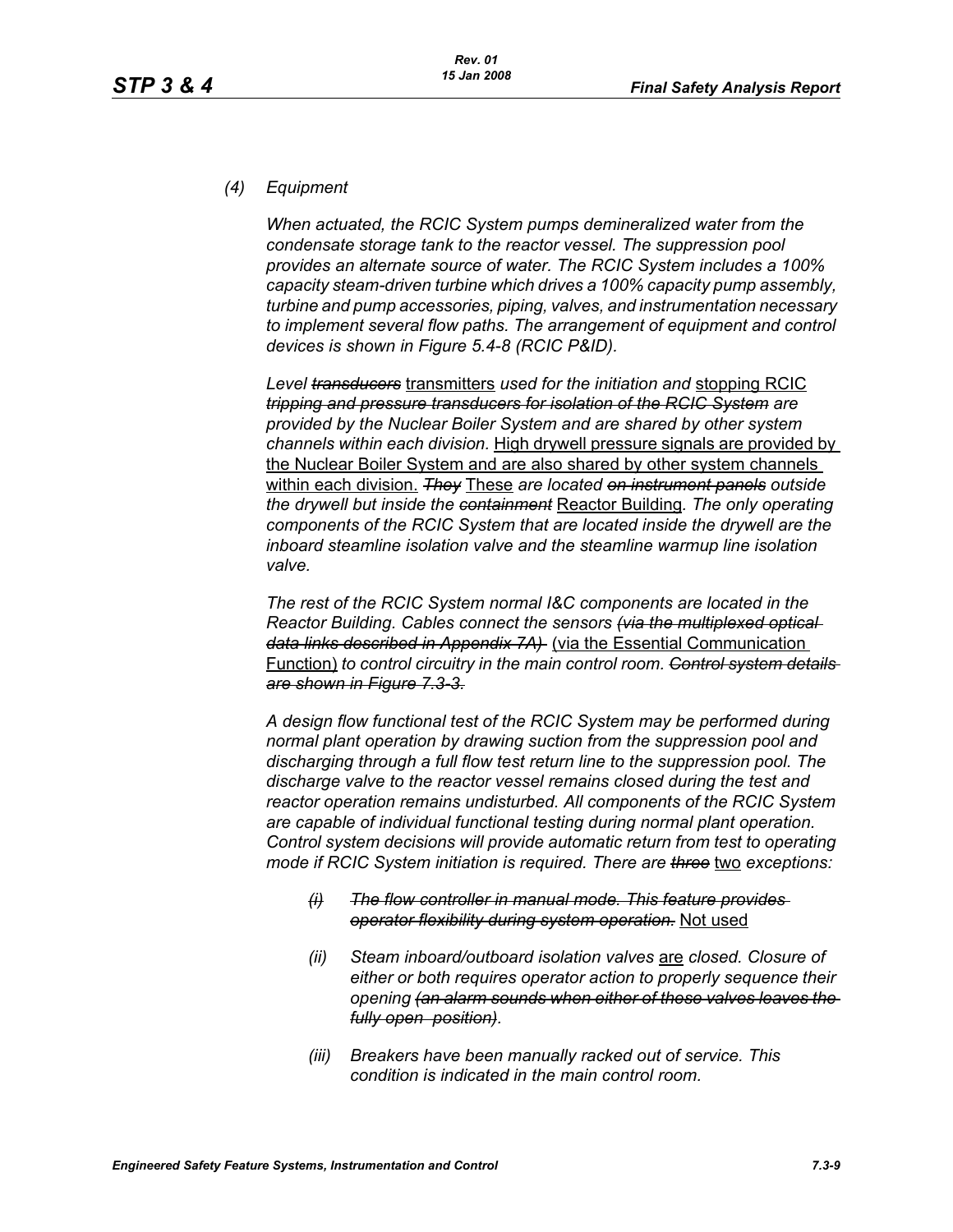### *(a) Initiating Circuits*

*The RCIC System is initiated upon receipt of a high drywell pressure signal or a reactor vessel low water level* Level 2 *signal. High drywell pressure is monitored by four shared pressure transmitters (one from each division) in the Nuclear Boiler System. Reactor vessel low water level is monitored by four shared level transducers* transmitters *(one from each of the four electrical divisions) in the NBS that sense the pressure difference between a constant reference leg of water and the actual height of water in the vessel.*

*Each transducer* transmitter *supplies a signal to a local multiplexer unit which performs signal conditioning and* for *analog-to-digital conversion*. *(Appendix 7A). The formatted, digitized sensor inputs are multiplexed* transmitted *with other sensor signals over an optical data link to the logic processing units in the main control room. All four transmitter signals are fed into the two-out-of-four logic for RCIC initiation.*

*The sensing lines for the transducers* transmitters *are physically separated from each other and tap off the reactor vessel at each of the four quadrants of the containment structure associated with the appropriate electrical divisions.*

*The RCIC System is initiated automatically after receipt of either of the two parameters just described and produces the design flow rate within 30 seconds* in a time interval consistent with Table 6.3-1*. The system then functions to provide design makeup water flow to the reactor vessel until the amount of water delivered to the reactor vessel is adequate to restore vessel level. The RCIC turbine will shut down*  automatically upon receipt of high reactor water level 8 *(two- out-of*four). The controls are arranged to allow manual startup, operation, and *shutdown.*

*The RCIC turbine is functionally controlled as shown in Figure 7.3-3 (RCIC IBD)* by an internal turbine flow controller*. The turbine governor limits the turbine speed and adjusts the turbine steam control valve* inlet *so that design pump discharge flow rate is obtained. The flow signal used for automatic control of the turbine is derived from a differential pressure measurement across a flow element in the RCIC System pump discharge line* within the turbine. All flow controls are internal to the combined turbine pump*.*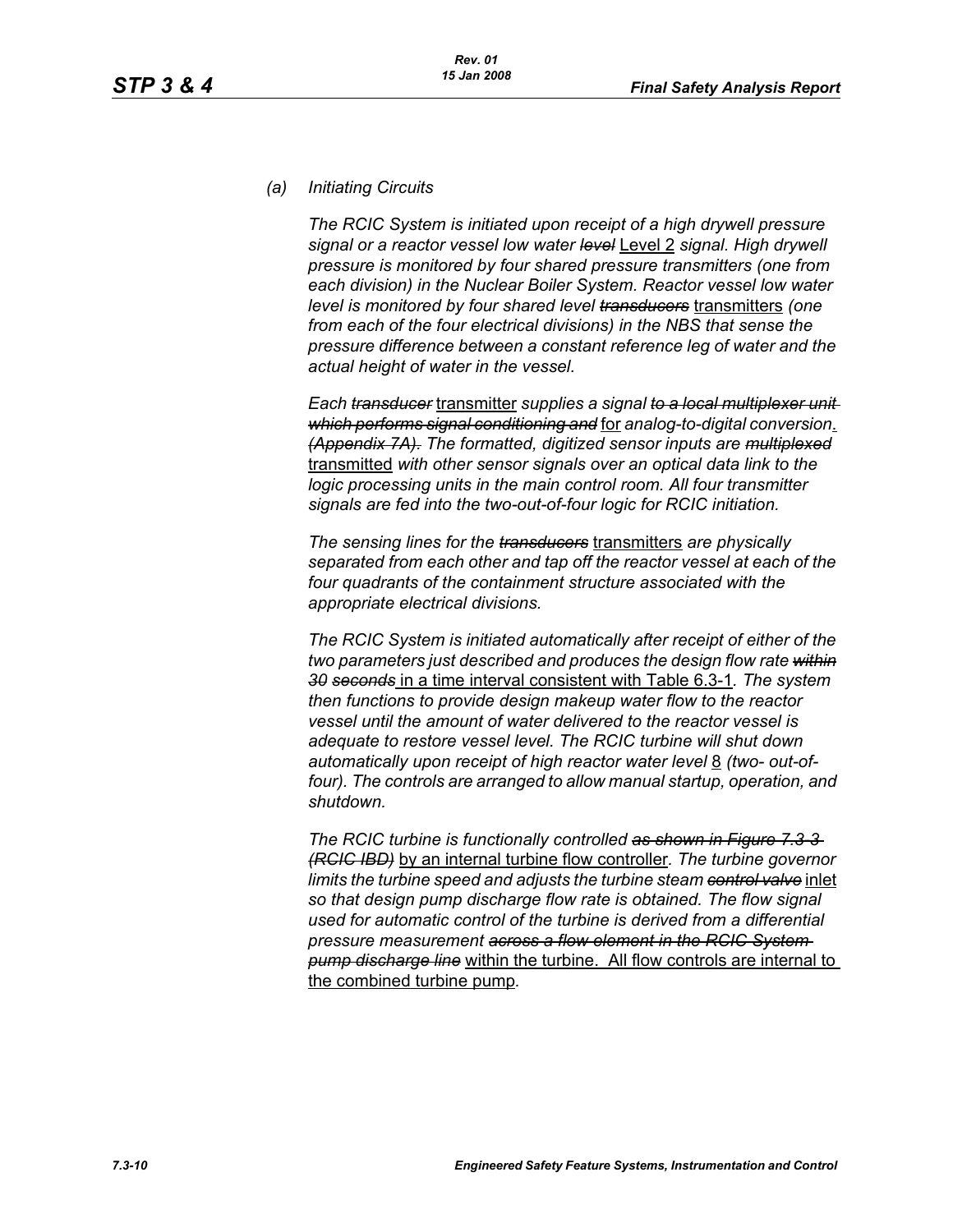*The turbine is automatically shut down by tripping the turbine and closing the throttle valve if any of the following conditions are detected:*

- *(i) Turbine overspeed*
- *(ii) High turbine exhaust pressure*
- *(iii) RCIC auto-isolation signal*
- *(iv) Low pump suction pressure*
- *(v) Reactor vessel high water level (Level 8)*
- (vi) *Manual trip actuated* activated *by the operator (provided autoinitiating signal is not present)*

*Turbine overspeed indicates a malfunction of the turbine control mechanism. High turbine exhaust pressure indicates a* an *condition that threatens the physical integrity of* obstruction in *the exhaust line. Low pump suction pressure warns that cavitation and lack of cooling can cause damage to the pump which could place it out of service. A turbine trip* RCIC shutdown *is initiated for these conditions so that if the causes of the abnormal conditions can be found and corrected, the system can be quickly restored to service. Turbine overspeed is* first *detected by a standard turbine* an electrical overspeed sensor, and secondly by a throw-out pin *overspeed mechanical device. Four pressure sensors are used to detect high* High *turbine exhaust pressure; any one sensor can initiate turbine shutdown. One* Two *pressure sensor is* sensors can be *used to detect low RCIC System pump suction pressure (only one of* these need to function since the logic is structured such that one can be in calibration at any time).

RCIC is automatically isolated on detection or high steam flow or high temperature in the RCIC room. Either of these is an indication of a steam line leak or break.

*High water level in the reactor vessel indicates that the RCIC System has performed satisfactorily in providing makeup water to the reactor vessel.* F*urther* A further *increase in level could result in* steam line *RCIC System turbine damage caused by gross carryover of moisture. The reactor vessel high water level* 8 *setting which trips* stops *the turbine is* below the bottom of the Main Steam Line (MSL) *near the top of the steam separators and is selected to prevent gross moisture carryover to the turbine* overflow into the MSLs*. Four shared level transmitters from the Nuclear Boiler System which sense differential pressure are arranged in two-out-of-four logic to initiate a turbine shutdown. However, should a subsequent low level signal recur, the*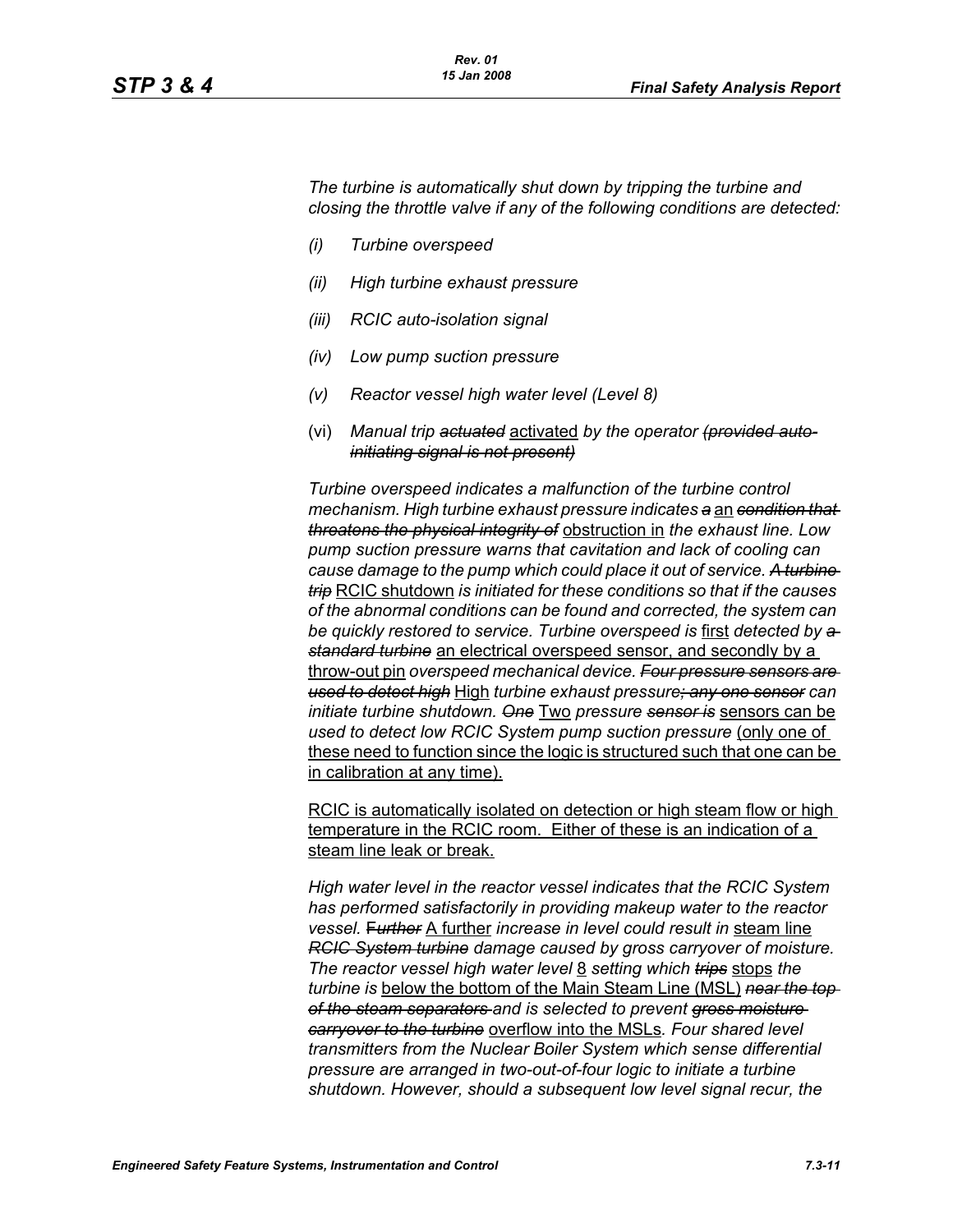#### *RCIC System will automatically restart. See Chapter 6 (activated devices) for discussion of auto isolation logic.*

*(b) Logic and Sequencing*

*The scheme used for initiating the RCIC System is shown in Figure 7.3- 3 (RCIC IBD).* RCIC initially starts on the sensing of either a low water level signal or a high drywell pressure signal. This initiates a sequence of valve openings and a RCIC turbine ramp rate which results in rated flow to the reactor vessel in a time interval consistent with Table 6.3-1.

About 5 seconds after the initiation signal is received, the RCIC steam admission valve opens. The RCIC turbine controller controls the flow ramp rate to rated flow to the reactor vessel.

*(c) Bypasses and Interlocks*

*To prevent the turbine/pump from being damaged by overheating at reduced RCIC pump discharge flow, a pump minimum flow bypass is provided to route the water discharged from the pump back to the suppression pool.*

*The minimum flow bypass is controlled by an automatic DC motoroperated valve. The control scheme is shown in Figure 7.3-3 (RCIC IBD). The valve is automatically closed at high flow or when either the steam* admission *supply* valve *or turbine trip valvs* valves *are closed. Low flow, combined with high pump discharge pressure, opens the valve.*

*To prevent the RCIC steam supply pipeline from filling up with water and cooling excessively, a condensate drain pot, steamline drain, and appropriate valves are provided in a drain pipeline arrangement just upstream of the turbine supply valve. The controls position valves so that,* during During *normal operation, steamline drainage is routed to the main condenser* suppression pool*. The water level in the steamline drain condensate pot is controlled by a* steam trap. If above normal condenstation occurs, as is typical during initial steam line warm up a *level switch and a direct acting solenoid valve which energizes to allow condensate to flow out of the drain pot*, bypassing the normal steam trap. This condition is alarmed in the MCR. *Upon receipt of an RCIC initiation signal and subsequent opening of the steam* admission *supply*  valve*, the* this *drainage path is shut off by redundant valves.*

*To prevent the turbine exhaust line from filling with water, a condensate drain pot is provided* to route the turbine exhaust line to a drain tank*. The water in the turbine exhaust line condensate drain pot is routed to the clean radwaste system. RCIC initiation and subsequent opening of the steam* admission *supply valve causes the condensate* exhaust *drainage line to be shut off by redundant valves.*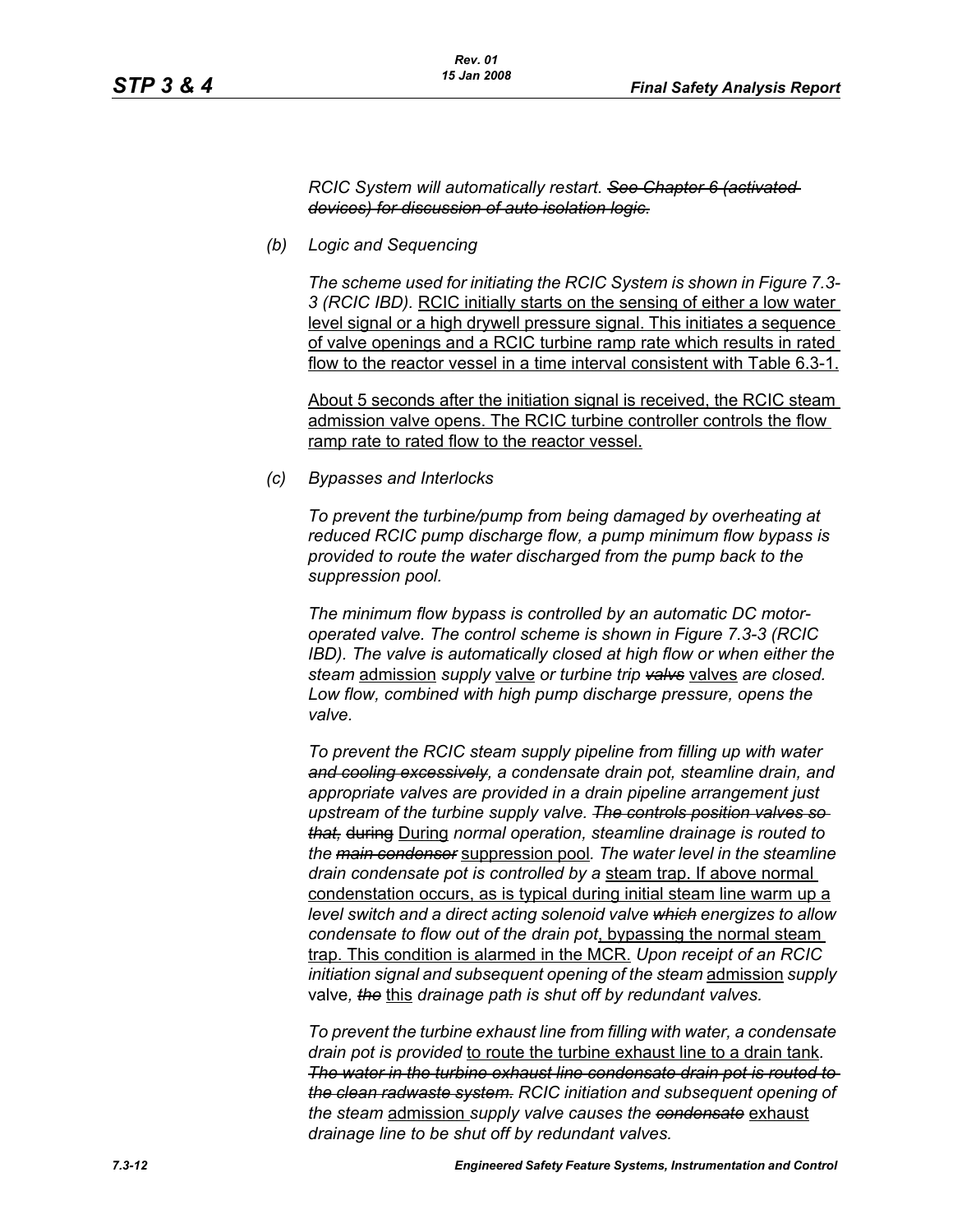*During test operation, the RCIC pump discharge is routed to the suppression pool. Two* One *DC motor-operated valves* valve (MOV) *are* is installed in the pump discharge to the suppression pool pipeline. This MOV is a tortuous path trim valve. *The piping arrangement is shown in Figure 5.4-8 (RCIC P&ID). Upon receipt of an RCIC initiation signal, the* this *valves close* valve closes. *as shown in Figure 7.3-3 (RCIC IBD). The pump suction from the condensate storage pool is automatically closed*. *or interlocked closed if* Suction continues from *the suppression pool suction valve is fully open. Various indications pertinent to the operation and condition of the RCIC System are available to the main control room operator. Figure 7.3-3 (RCIC IBD) shows the various indications provided.*

*(d) Redundancy and Diversity*

*On a network basis, the HPCF System is redundant and diverse to the RCIC System for the ECCS and safe shutdown function. Therefore, the RCIC System, as a system by itself, is not required to be redundant or diverse, although the instrument channels are redundant for operational availability purposes.*

*The RCIC System is actuated by high drywell pressure or by reactor low water level. Four NBS sensors monitor each parameter and combine in two sets of two-out-of-four logic signals in the safety system logic and control (SSLC)* ESF Logic and Control System (ELCS)*. A permissive signal from either set initiates the RCIC System. The sensor outputs themselves are shared by other systems in common with each division (see NBS P&ID Figure 5.1-3).*

*(e) Actuated Devices*

*All automatic valves in the RCIC System are equipped with remote manual test capability so that the entire system can be operated from the control room. Motor-operated valves are equipped with limit and torque switches. Limit switches turn off the motors when movement is complete. In the closing direction, torque switches turn the motor off when the valve has properly seated. Thermal overload devices are used to trip motor-operated valves during testing only. (for more information on valve testing, see Subsection 3.9.3.2) All motoroperated and air- operated valves provide control room indication of valve position. The system* RCIC *is capable of initiation independent of AC power.*

*To assure that the RCIC System can be brought to design flow rate within 30 seconds* in an time interval consistent with Table 6.3-1 *from receipt of the initiation signal, the following maximum operating times for essential RCIC valves are provided by the valve operation mechanisms:*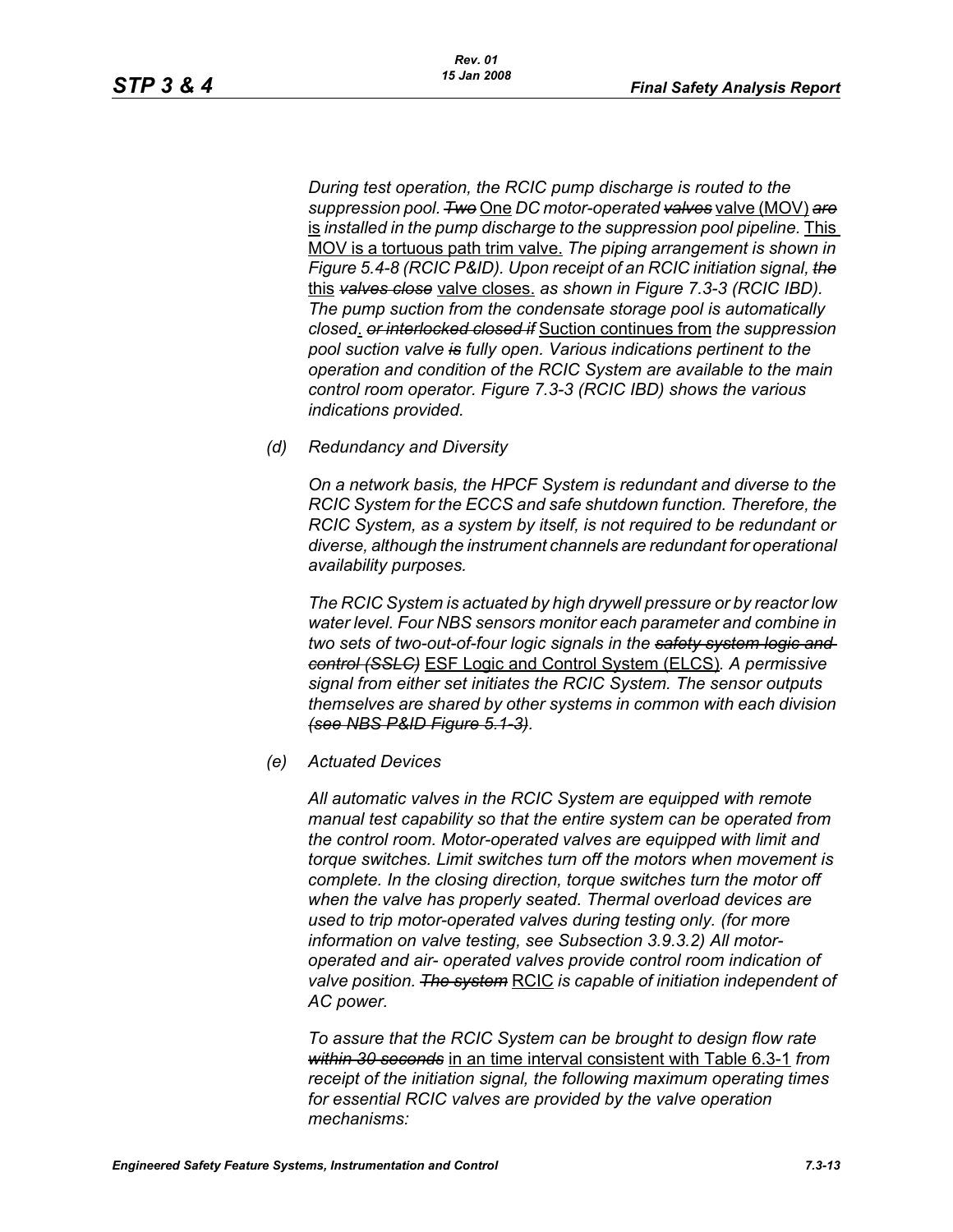- *RCIC turbine steam* admission *supply valve: 15 s*
- *RCIC pump discharge valves: 15 s*
- *RCIC pump minimum flow bypass valve: 15*5 *s*

*The operating time is the time required for the valve to travel from the fully-closed to the fully-open position or vice versa. A normally closed steam* admission *supply valve is located in the turbine steam supply pipeline just upstream of the turbine stop valve. The control scheme for this valve is shown in Figure 7.3-3 (RCIC IBD). Upon receipt of an RCIC initiation signal this valve opens and remains open until closed by a high water level signal, or by operator action from the main control room.*

*Two normally open isolation valves, one inboard and one outboard, are provided in the steam supply line to the turbine. The* These *valves automatically close upon receipt of an RCIC isolation signal. The inboard isolation valve has a bypass line with an automatic remotely controlled valve in it. The bypass line is used to equalize and preheat the steamline* to the RCIC steam admission supply valve*.*

*The instrumentation* signals *for isolation* are provided by the Leak Detection and Isolation System (LDI) and *consists of the following:*

- *— Outboard RCIC turbine isolation valve:*
- *(i)* Ambient temperature sensors—RCIC equipment area B-high temperature.
- *(ii) Main steamline pipe tunnel ambient temperature A or B high.* Not used
- *(iii)* RCIC flow instrument line B break or high flow.
- *(iv) Two pressure transmitters and trip logic—RCIC turbine exhaust diaphragm (B and F) high pressure. Both trip logic channels must activate to isolate.* Not used
- *(v) Pressure transmitter and trip logic RCIC steam supply pressure low.* Not used
- *(vi) RCIC manual isolation Channel B.*
- *— Inboard RCIC turbine isolation valve:*

*Except for the suffix notations of A and E replacing B and F, a similar set of instrumentation causes the inboard valve to isolate.* The same set of two-out-of four logic cause the inboard valve to isolate, except manual isolation is a separate control in Division I.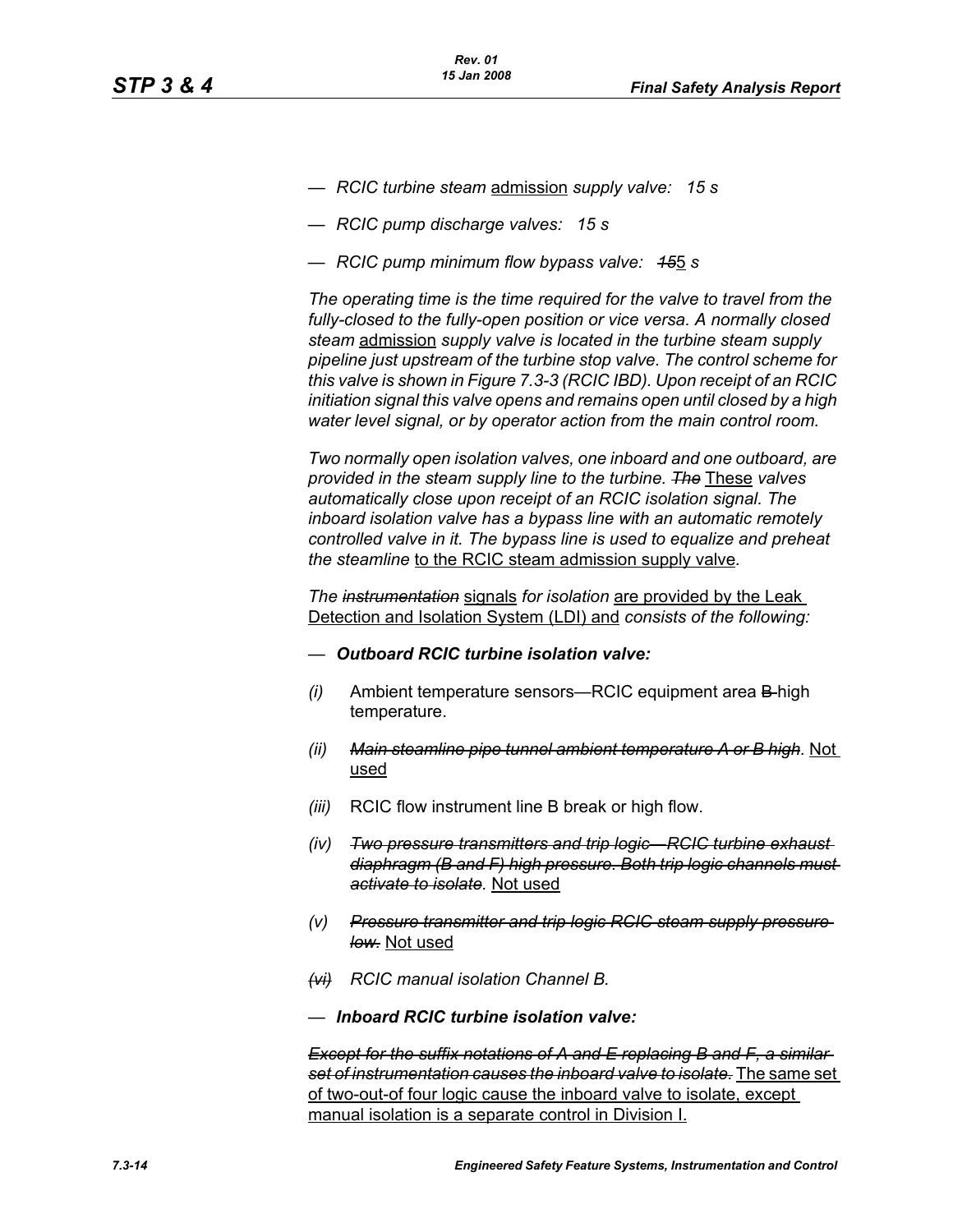*Two pump suction valves are provided in the RCIC System. One valve lines up pump suction from the condensate storage pool* tank*, the other one from the suppression pool. The condensate storage pool* tank *is the preferred source. The control arrangement is shown in Figure 7.3-3 (RCIC IBD). Upon receipt of an RCIC initiation signal, the normally open condensate storage pool* tank *suction valve automatically opens if closed. Condensate storage pool* tank *low water level or suppression pool high water level automatically opens the suppression pool suction valve. Full opening of this valve automatically closes the condensate storage pool* tank *suction valve.*

*One RCIC pump discharge valve and one* two *check valve* valves *are provided in the pump discharge pipeline. The control scheme for the discharge valve is shown in Figure 7.3-3 (RCIC IBD). This* discharge *valve is arranged to open upon receipt of the RCIC initiation signal and closes automatically upon closure of the turbine trip and throttle* stop *valve or* the RCIC *steam* admission *supply valve.*

*The auxiliary systems that support the RCIC System are the nonsafety- related Gland Subsystem (which prevents turbine steam leakage) and the Lube Oil Cooling Water Subsystem. An RCIC initiation signal activates the vacuum pump of the barometric condenser and opens the cooling water supply valve, thereby initiating the gland seal and lube oil cooling functions. These systems remain on until manually turned off. However, the cooling water supply valve will close automatically on receiving a two-out-of-four high reactor water level signal.*

*(g) Testability*

*Verification of sensor signals is accomplished by cross comparison between the redundant channels. Each is monitored on the SSLC* ELCS *displays.* Each is monitored on the Main Control Room (MCR) displays. *Additional testing of the initiation sensors which are located outside the drywell may be accomplished by valving out each sensor and applying a test pressure source. This verifies the calibration range in addition to the operability of the sensor. The logic is manually verified* in accordance with Tech Spec Requirements. *tested every 10 minutes by automatic self-test circuits. The automatic self-test system (the sixth test) discussed in Subsection 7.1.2.1.6 is also applicable here for the RCIC System. With a division-of-sensors bypass in place, calibrated, variable ramp signals are injected in place of the sensor signals and monitored at the SSLC* ELCS *control room panels for linearity, accuracy, fault response, and downscale and upscale trip response.*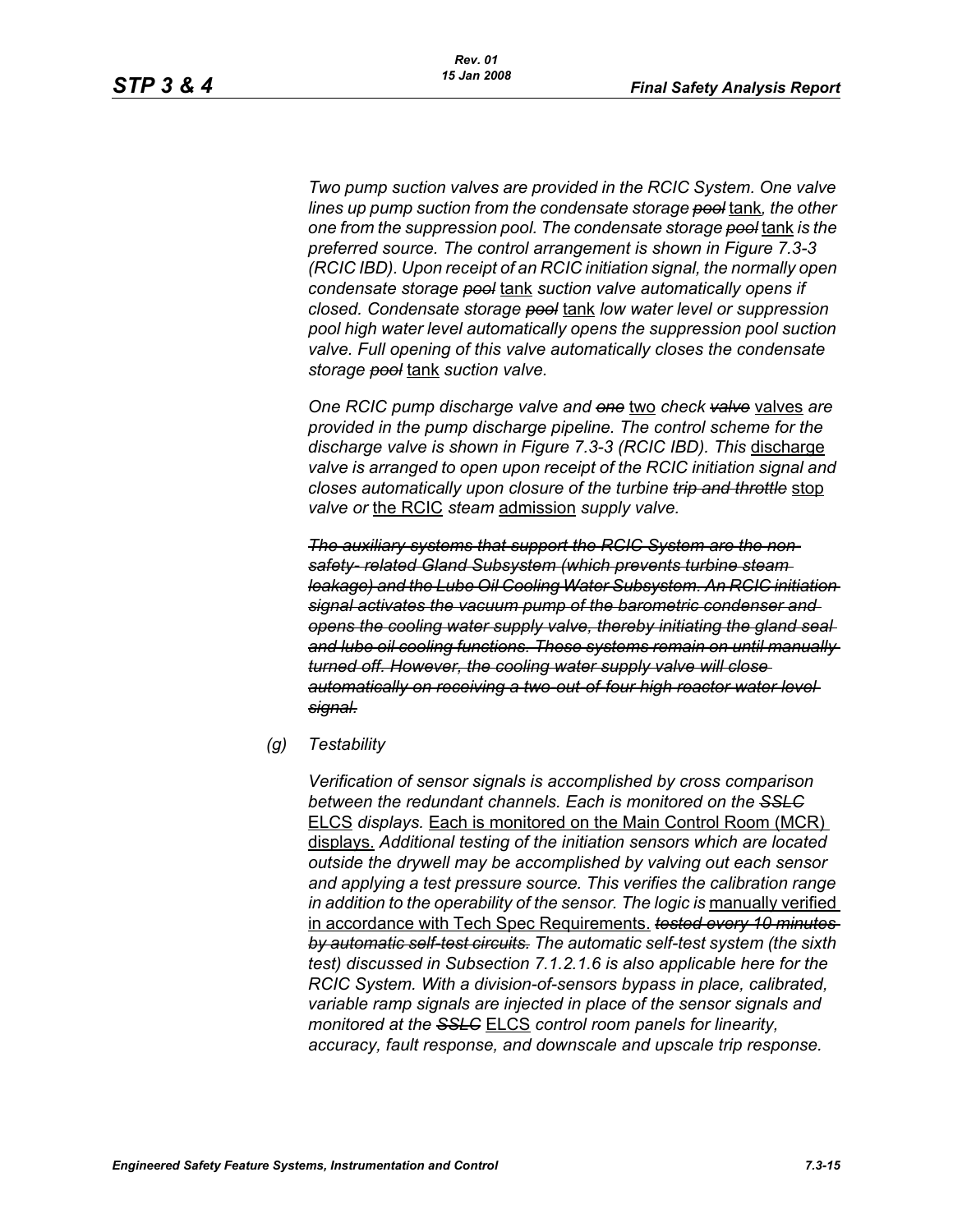### *(5) Environmental Considerations*

*The only RCIC control components located inside the drywell that must remain functional in the environment resulting from a loss-of-coolant accident are the control mechanisms for the inboard isolation valve and the steamline warmup line isolation valve. The RCIC I&C equipment located outside the drywell is selected in consideration of the environments in which it must operate. All safety-related RCIC instrumentation is seismically qualified to remain functional following a safe shutdown earthquake (SSE) (Section 3.10).*

*(6) Operational Considerations*

*Normal core cooling is required in the event that the reactor becomes isolated from the main condenser during normal operation by a closure of the main steamline isolation valves. Cooling is necessary due to the core fission product decay heat. Steam pressure is relieved through the SRVs to the suppression pool.* Under these conditions, *The RCIC System maintains reactor water level by providing the makeup water. Initiation and control are automatic.*

*The following indications are available in the main control room for operator information:*

#### *Indication*

*RCIC steamline supply pressure*

*RCIC valve (test bypass to suppression pool) position*

*RCIC pump discharge pressure*

*RCIC pump discharge flow*

#### *RCIC pump discharge minimum flow*

*RCIC turbine speed*

*RCIC turbine exhaust line pressure*

*RCIC turbine exhaust diaphragm pressure* 

Position of motor-operated valves

Position of solenoid-operated valve

Turbine Trip

System status (power, test, isolation)

#### Annunciators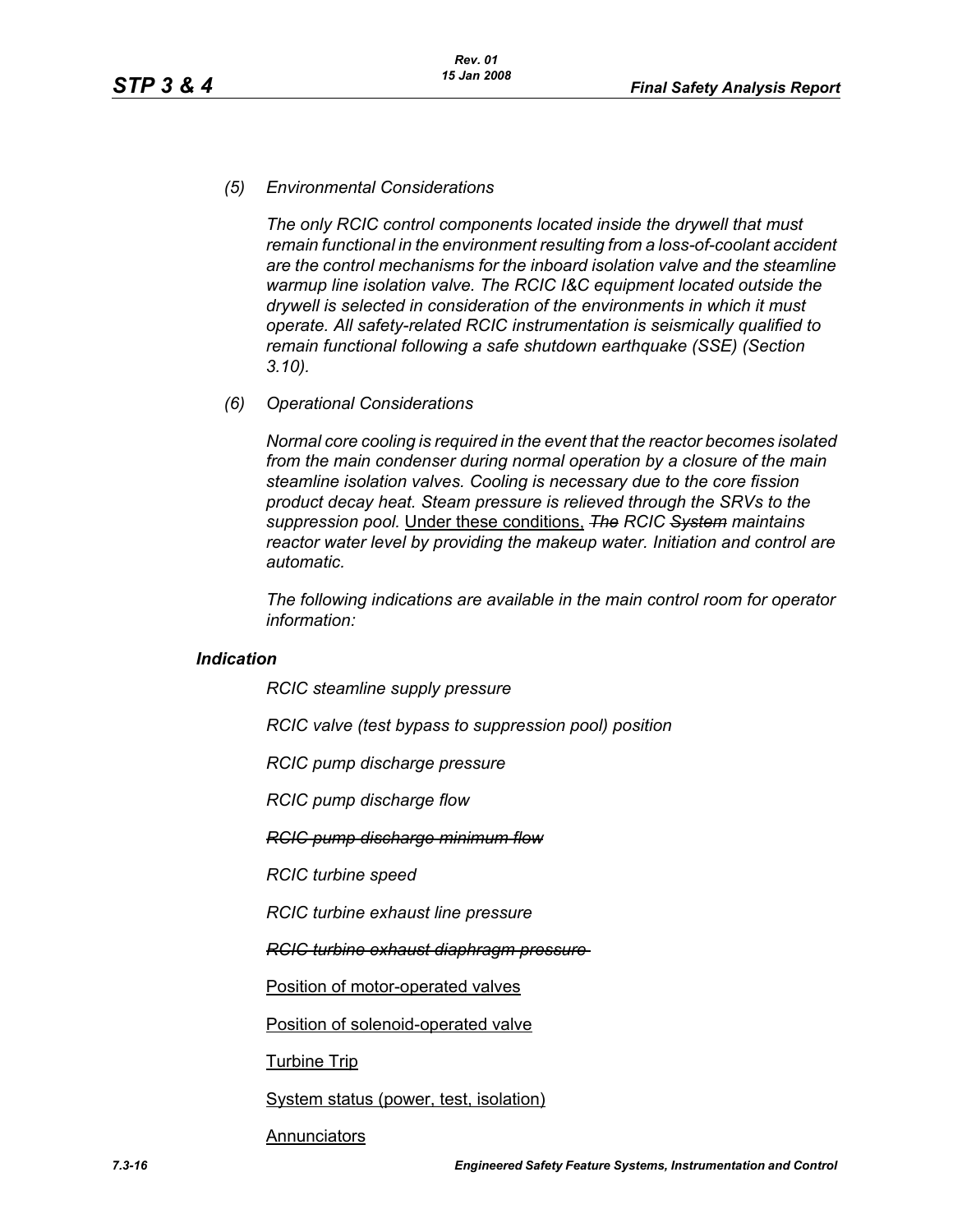#### *Indicating Lamps*

*Position of all motor-operated valves*

*Position of all solenoid-operated valves*

*Turbine trip*

*Significant sealed-in circuits*

*Pump status*

*System status (power, test, isolation)*

#### *Annunciators*

*Annunciators are provided as shown in the RCIC system IBD (Figure 7.3-3) and the RCIC System P&ID (Figure 5.4-8).*

*(7) Setpoints*

*The reactor vessel low water Level* 2 *setting for RCIC System initiation is selected high enough above the active fuel to start the RCIC System in time to prevent the need for the use of the low pressure ECCS. The water level setting is far enough below normal levels that spurious RCIC System startups are avoided (see Chapter 16 for actual setpoints and margin).*The safety system setpoints are listed in the Instrument Setpoint Summary Report as described in 7.1.2.1.4.1.

# **7.3.1.1.1.4 RHR/Low Pressure Flooder (LPFL) Instrumentation and Controls**

STD DEP T1 3.4-1 STD DEP 7.3-1 STD DEP 7.3-5 STD DEP 7.3-9 STD DEP 7.3-10 STD DEP Admin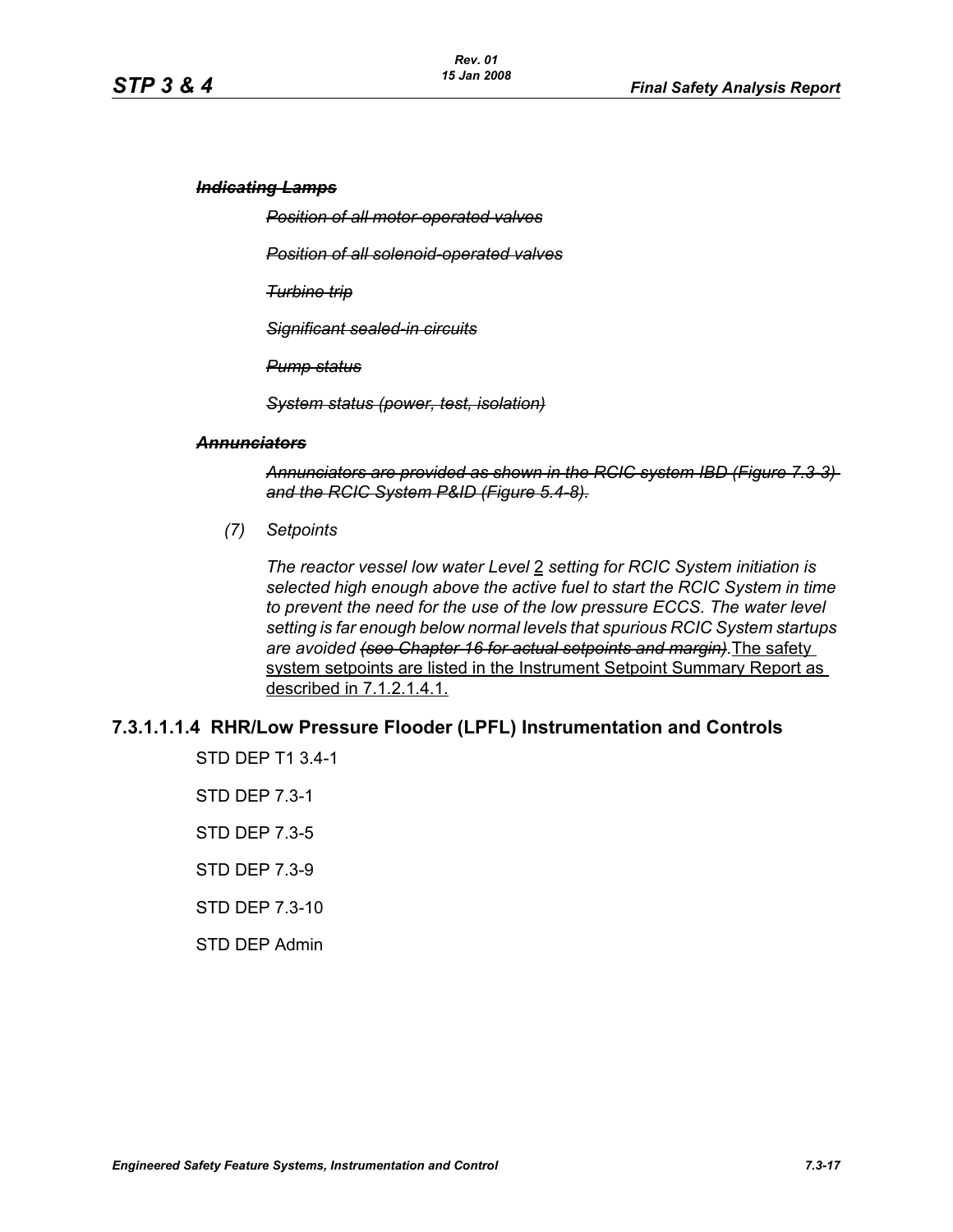# *(3) Equipment Design*

*Motive power for the RHR System pumps is supplied from AC buses that can receive standby AC power. The three pumps are powered from Division I, II, and III ESF buses, which also provide power to the RCIC (Division I) and HPCF (Divisions II and III) Systems. Motive power for the automatic valves comes from the bus that powers the pumps for that division, except for the special case involving isolation valves. Control power for the LPFL Subsystem components comes from the divisional Class 1E AC buses. Logic power is from the SSLC* ELCS *power supply for the division involved. Trip channels for the LPFL Subsystem are*:

*(a) Initiating Circuits*

*The LPFL Subsystem is initiated automatically on receipt of a high drywell pressure or low reactor water level signal (Level 1), and a low reactor pressure permissive to open the injection valve. The LPFL may also be initiated manually.*

*Reactor vessel low water level (Level 1) is monitored by eight* four *level transmitters from the Nuclear Boiler System (NBS) which are mounted on instrument racks in the drywell. These transmitters sense the difference between the pressure due to a constant reference leg of water and the pressure due to the actual height of water in the vessel. The multi-* four *division* divisions of *transmitters are shared with other systems within the respective divisions. Four transmitters provide signals (one from each division) to RHR Divisions I and III. The other four transmitters provide similar signals to RHR Division II.*

*Drywell pressure is monitored by four pressure transmitters from the NBS which are mounted on instrument racks in the containment. These transmitters are also shared with other system channels within the respective divisions. The sensors provide inputs to local multiplexer units* RDLCs *which perform signal conditioning and analog-to-digital conversion (Appendix 7A). The formatted, digitized sensor inputs are multiplexed* transmitted *with other sensor signals over an optical data link to the logic processing units in the main control room. The four signals from each parameter are combined, through appropriate optical isolators, in two-out-of-four logic for each division of the RHR/LPFL System. This assures that no single failure event can prevent initiation of the RHR/LPFL Systems. The initiation logic for the RHR System (including LPFL) is shown in Figure 7.3-4.*

*The LOCA signals* (high drywell pressure and Level 1 water level) *which trigger the initiation logic also initiate starting of the respective division diesel generator.*

*The LPFL injection valve actuation logic requires a reactor low pressure permissive signal for automatic actuation on reactor low water (Level 1)*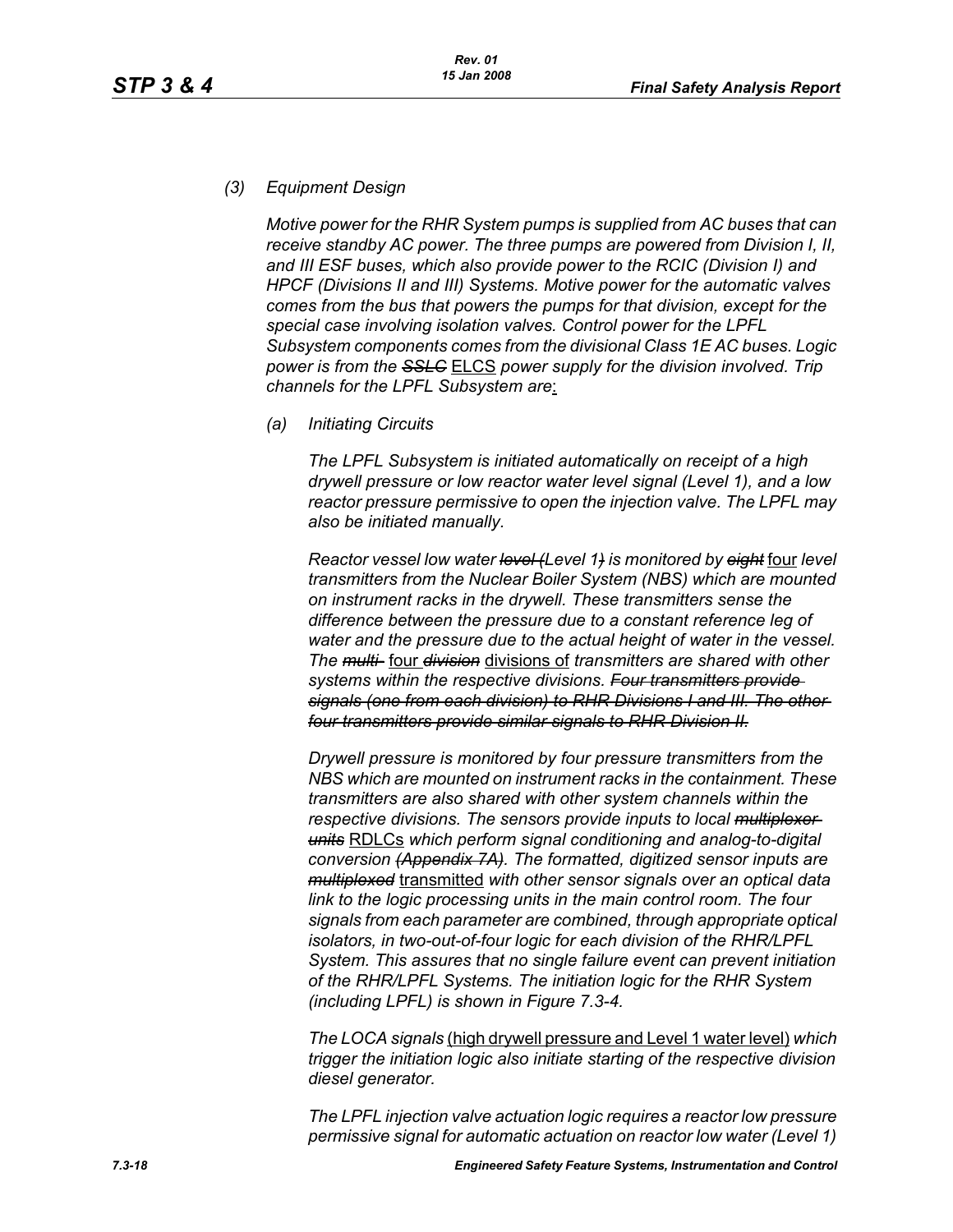*or high drywell pressure. The reactor pressure logic is a two-out-of-four network of shared sensor channels from the NBS and is similar in arrangement to the initiation logic just described.*

*Manual opening of the injection valve also requires the two-out-of-four reactor low pressure permissive.*

*(b) Logic and Sequencing*

The transmitters which provide the initiation signals are from the NBS and are shared by other I&C system channels in common with each of the four divisions. This facilitates full two-out-of-four initiation logic for all LOCA parameters while utilizing efficient instrumentation. Optical isolators are used to provide proper separation of the electrical divisions. The four drywell pressure sensors supply isolated signals to the separate two-out-of-four logic of all three divisions of the RHR System. Similarly, four water level sensors supply signals to RHR Divisions I and III. However, four different sensors supply the water level signals to RHR Division II. After an initiation signal is received by the LPFL control circuitry, the signal is sealed-in until manually reset. The logic is shown in Figure 7.3-4.

*(d) (LPFL) Redundancy and Diversity*

*The LPFL Subsystem is actuated by reactor vessel low water level (Level 1) and/or drywell high pressure. Either or both of these diverse conditions may result from a design basis LOCA and lesser LOCAs.*

*(e) (LPFL) Actuated Devices*

*The functional control arrangement for the RHR/LPFL System pumps is shown in Figure 7.3-4. All three pumps start after a 10 second time delay,* consistent with Table 6.3-1, *provided normal or emergency power is available from their divisional sources. However, the diesel*  load sequence circuitry controls the demand placed on the onsite *standby sources of power (Section 8.3). The delay times for the pumps to start when normal AC power is not available include approximately 3 seconds for the start signal to develop after the actual reactor vessel low water level* 1 *or drywell high pressure occurs, 10 seconds* a time delay consistent with Table 6.3-1 in *for the standby power to become available, and a sequencing delay to reduce demand on standby power. The LPFL Subsystem is designed to provide flow into the reactor vessel within 36 seconds* the time allowed by Table 6.3-1 *of the receipt of the accident signals and the low reactor pressure permissive.*

*The RHR System pump suction valves* valve *from the suppression pool are* is *normally open.* Shutdown cooling isolation valves must be closed to permit suction from the Suppression Pool. *To reposition the valves, a keylock switch must be turned in the control room. On receipt of an*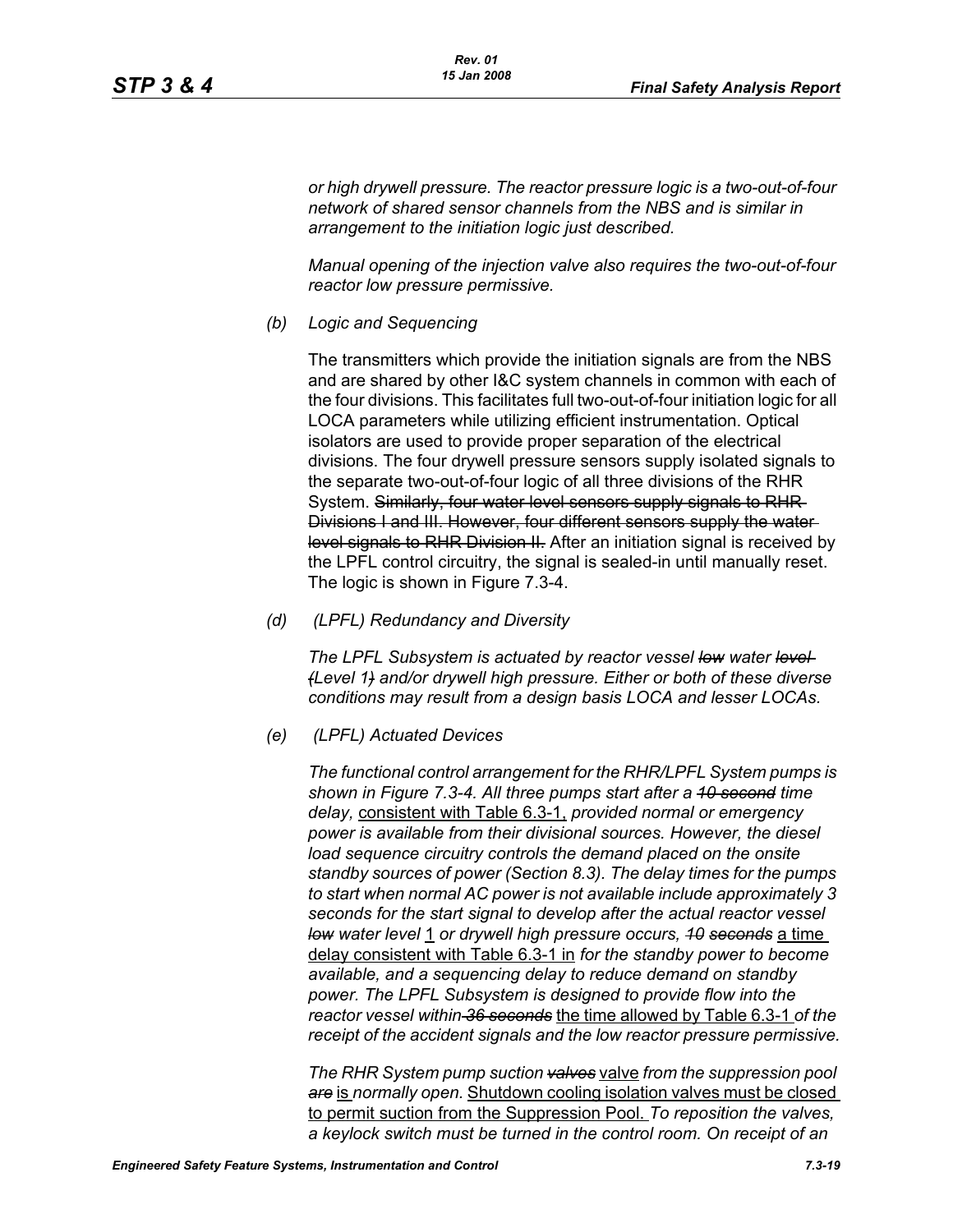*LPFL initiation signal, the reactor Shutdown Cooling System (SCS) valves and the RHR test line valves are signaled to close (although they are normally closed) to ensure that the RHR System pump discharge is correctly routed. Included in this set of valves are the valves that, if not closed, would permit the main system pumps to take suction from the reactor vessel itself (a lineup used during normal SCS operation).*

*(g) Testability*

*The LPFL I&C equipment is capable of being tested during normal operation. Cross-channel comparison verifies analog transmitter outputs. Drywell pressure and low water level initiation transmitters can be individually valved out of service and subjected to a test pressure. This verifies the calibration range in addition to the operability of the transmitters. The instrument channel trip setpoint is verified by* viewing the displays for each instrument. *automatic self-test functions in the SSLC which simulate programmed trip setpoints and monitor the response. The logic is also automatically tested by the self-test system described in Subsection 7.1.2.1.6. Other control equipment is functionally tested during normal testing of each loop. Indications in the form of panel lamps and annunciators are provided in the control room.*

*(i) Operational Considerations*

*The pumps, valves, piping, etc., used for the LPFL are used for other operating modes of the RHR System. Initiation of the LPFL mode is automatic and no operator action is required for at least 30 minutes. The operator may control the RHR pumps and injection valves manually after LPFL initiation to use RHR capabilities in other modes if the core is being cooled by other emergency core cooling systems.* Other RHR modes are activated by Mode switches in the MCR. For example to enter the Containment Spray mode, this switch is first "Armed" and then the "Initiate" Push button is pressed. This action must occur within a limited interval. This assures that this is an intentional action by the operator. Also to transfer to these and other RHR Modes, mode specific permissives must be met. This reduces or eliminates the possibility of operator error.

# **7.3.1.1.2 Leak Detection and Isolation System (LDS)—Instrumentation and Controls**

STD DEP T1 2.3-1 STD DEP T1 2.4-2 STD DEP T1 2.4-3 STD DEP T1 3.4-1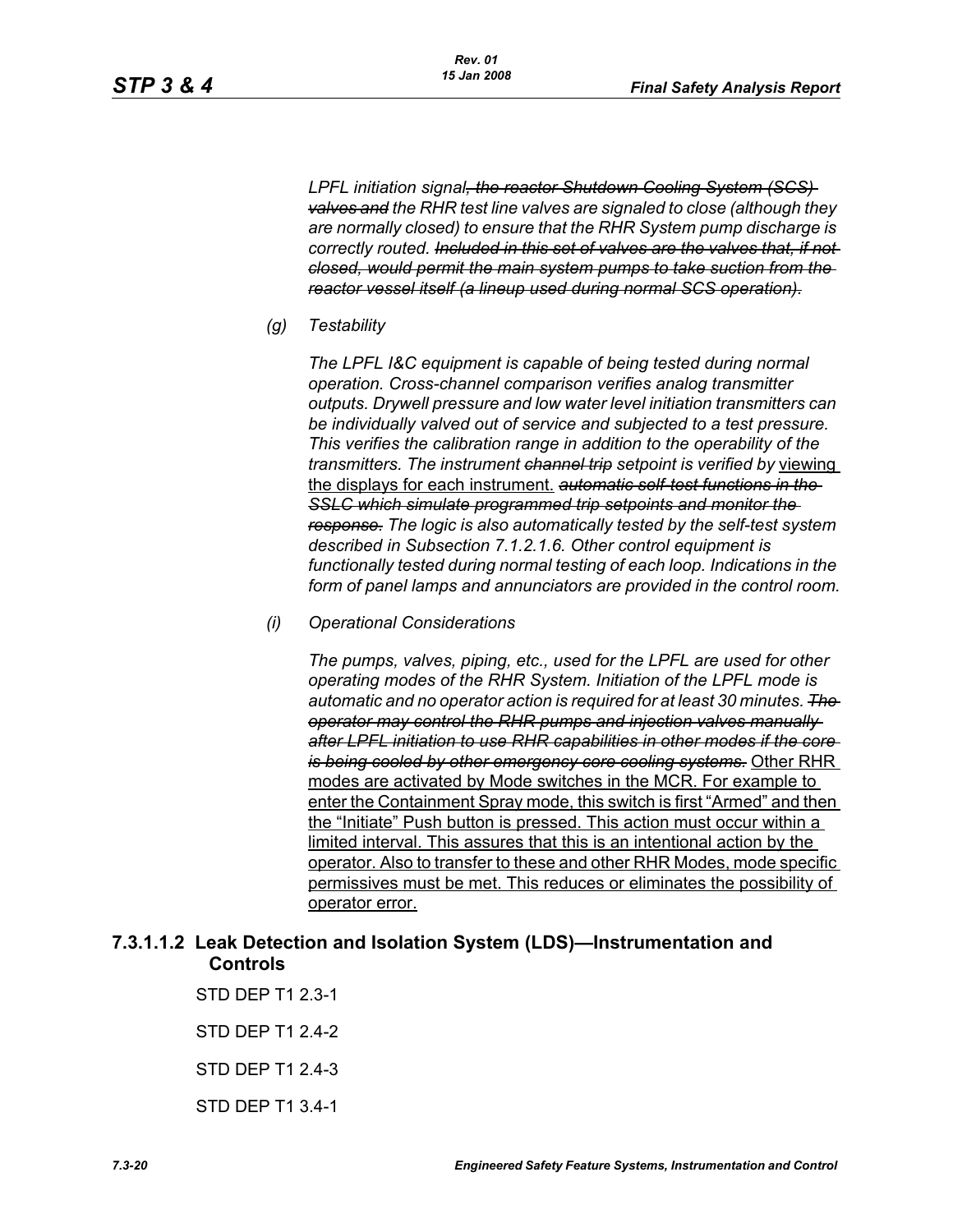STD DEP 7.2-3

STD DEP 7.3-11

#### STD DEP 7.3-12

*(2) Supporting System (Power Sources)*

*All LDS logic power is supplied by the respective divisional SSLC* ELCS *logic power supplies. See Section 8.3 for a description of the SSLC* ELCS *logic power supplies.*

*The power for the MSIVs pilot solenoid valve control logic is supplied from all four divisions of the SSLC* RTIS *buses. The MSIVs are spring-loaded, pistonoperated pneumatic valves designed to fail closed on loss of electric power or pressure to the valve operator.*

#### *(3) Input Variables and Sensing Methods*

*(a) RPV Low Water Level*

*Reactor vessel low water level signals are generated by differential pressure transmitters connected to taps located above and below the water level in the reactor vessel. The transmitters sense the difference between pressure caused by a constant reference leg of water and the pressure caused by the actual water level in the vessel. The SSLC* ELCS *monitors for low water level and provides trip signals in all four divisions at four different low reactor water levels. The signals are shared systems within the same division (i.e., RPS, ECCS) and are defined as follows:*

*(b) Main Steamline Radiation* Not Used

*Main steamline (MSL) radiation is monitored by gamma sensitive radiation monitors in the Process Radiation Monitoring System (Section 7.6). The objective of the MSL Radiation Monitoring Subsystem is to monitor for the gross release of fission products from the fuel and, upon indication of such release, initiate appropriate action to limit fuel damage and further release of fission products.*

*The process radiation monitor detectors are physically located near the main steamlines just downstream of the outboard MSIVs. The detectors are geometrically arranged to detect significant increases in radiation level with any number of main steamlines in operation.*

*When a significant increase in the main steamline radiation level is detected, trip signals are transmitted to the Reactor Protection System*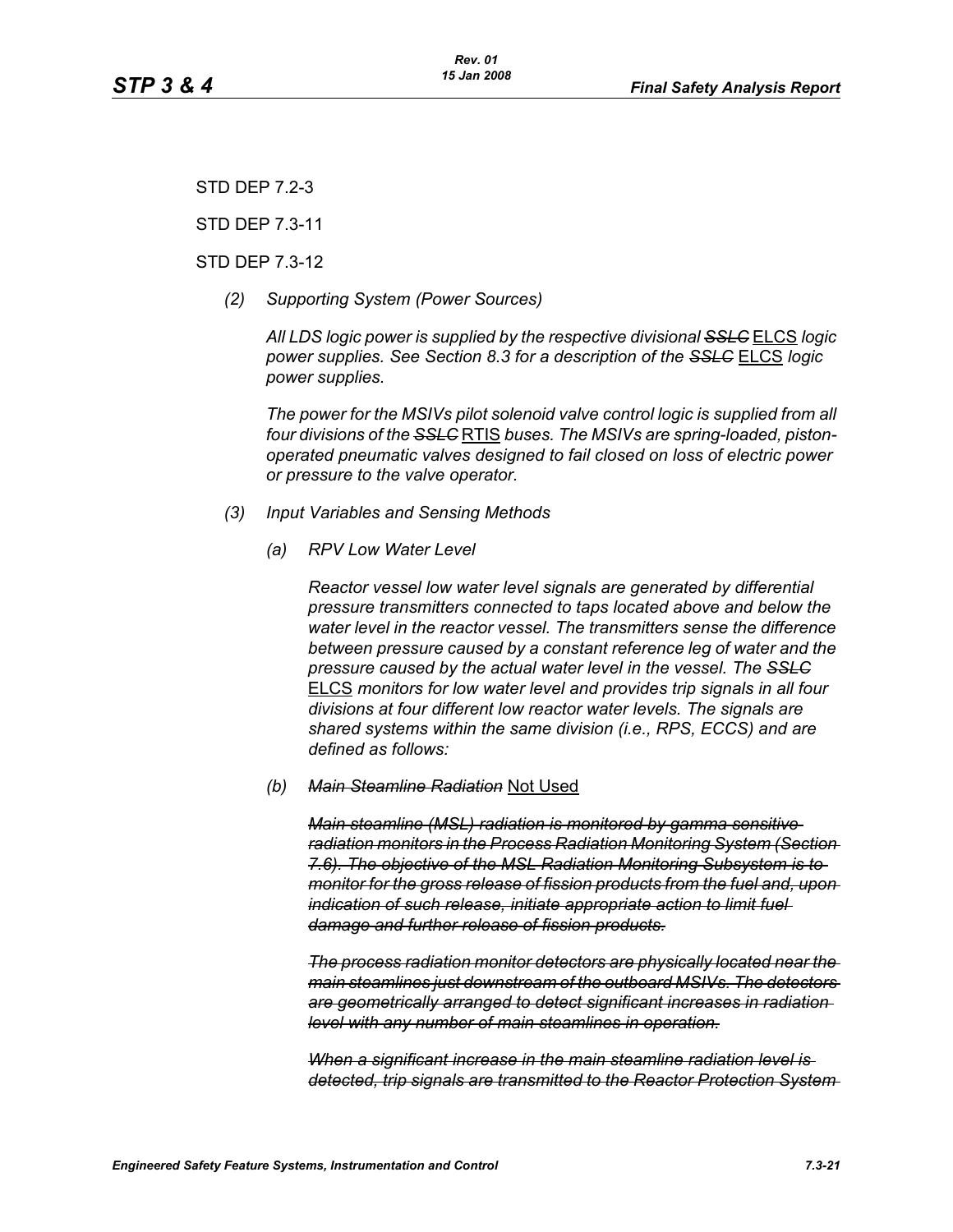*(RPS) to indicate reactor trip and to the LDS to initiate closure of all MSIVs and the steamline drain valves.*

*(l) Valve Leakage Monitoring* 

*Large remote power-operated valves located in the drywell for the NBS, CUW, RCIC, and RHR Systems are fitted with drain lines from the valve stems. Each drain line is located between two sets of valve stem packing. Leakage through the inner packing is carried to the drywell equipment drain sump. Leakage during hydrotesting may be observed in drain line sight glasses installed in the drain line to the sump. A remote-operated solenoid valve on each line is provided to isolate a leaking line, and may be used during plant operation, in conjunction*  with the sump instrumentation, to identify the specific process leaking *valve.*

*(m) Drywell and Secondary Containment Sump Monitoring* 

*Each sump monitoring system is equipped with two pumps and control instrumentation. The two drywell drain sumps are each equipped with a sonic level element and a level transmitter for monitoring level changes in the sump. The instrumentation provides indication and alarm of excessive fill rate or pumpout frequency of the sumps. The rate at which the drain sump fills with reference to the frequency of sump pump operation determines the leakage rate. The drain sump instrumentation has a sensitivity of detecting reactor coolant leakage of 3.785 L/min within a 60-minute period. Alarm setpoints* (nominal values) *established at 95* 114 *L/min for* floor and *equipment drain sumps and* (total leakage) *to 19 L/min for floor drain sumps* and 8 L/min for increase floor drain sump flow within the previous 4 hours*. The drywell floor drain sump collects unidentified leakage from such sources as floor drains, valve flanges, closed cooling water for reactor services and condensate from the drywell atmosphere coolers. The drywell equipment drain sump collects identified leakage from known sources.*

*(q) RCIC Steamline Pressure Monitors* 

*Pressure in the RCIC steamline is monitored to provide RCIC turbine shutoff and closure of the RCIC isolation valves on low steamline pressure as a protection for the turbine. This line pressure is monitored by pressure transmitters connected to one tap of the elbows used for flow measurement upstream of the steamline isolation valves (see Paragraph j). Four divisional channels of monitoring are provided for RCIC isolation. Division 1 isolation signal isolates the inboard valves, while Division 2 isolation signal isolates the outboard valves.*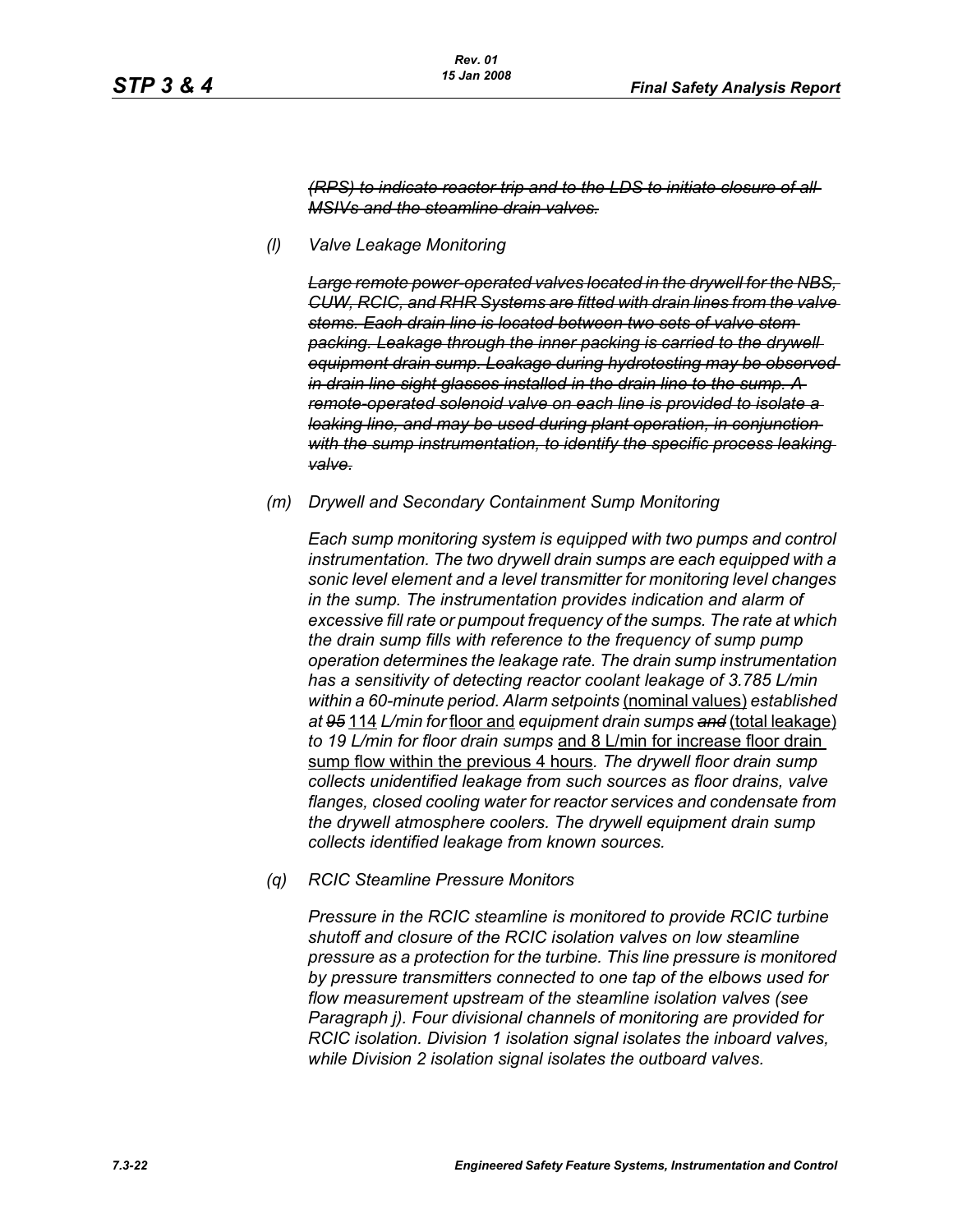#### (w) Feedwater Line Differential Pressure

The LDS monitors the differential pressure to detect a break in the piping. If a confirmatory high drywell pressure signal is also present then a trip of the condensate pumps is initiated.

- *(7) Redundancy* and Diversity
	- *(a) Main Steamline*

*Redundancy is provided by the instrumentation to monitor each essential variable as follows:*

(iii) *Four divisional radiation instrument channels monitor for high MSL radiation in the MSL tunnel area.* Not Used

# **7.3.1.1.3 RHR/Wetwell and Drywell Spray Cooling Mode—Instrumentation and Controls**

STD DEP T1 3.4-1

STD DEP 7.1-1

STD DEP 7.3-13

STD DEP Admin

- *(3) Equipment Design*
	- *(a) Initiating Circuits*

*Drywell Spray B: Drywell pressure is monitored by four shared pressure transmitters mounted in instrument racks in the containment.* 

*Signals from these transmitters are routed to the local multiplexer units* RDLCs *which convert analog to digital signals and send them through fiber optic links for logic processing in the control room. Any two-out-offour signals provide the permissive to* manually *initiate the WDSC.* Drywell Spray Mode.

*Initiation logic for drywell spray B is identical to drywell spray C.*

*Wetwell Spray B: The initiation of wetwell spray* mode *is manual and does not have an interlock.* can be initiated provided RPV Water Level is above Level 1. *The operator bases judgment on the instrumentation indication of the condition of the wetwell air space temperature.*

*Operation of wetwell spray B is identical to wetwell spray C.*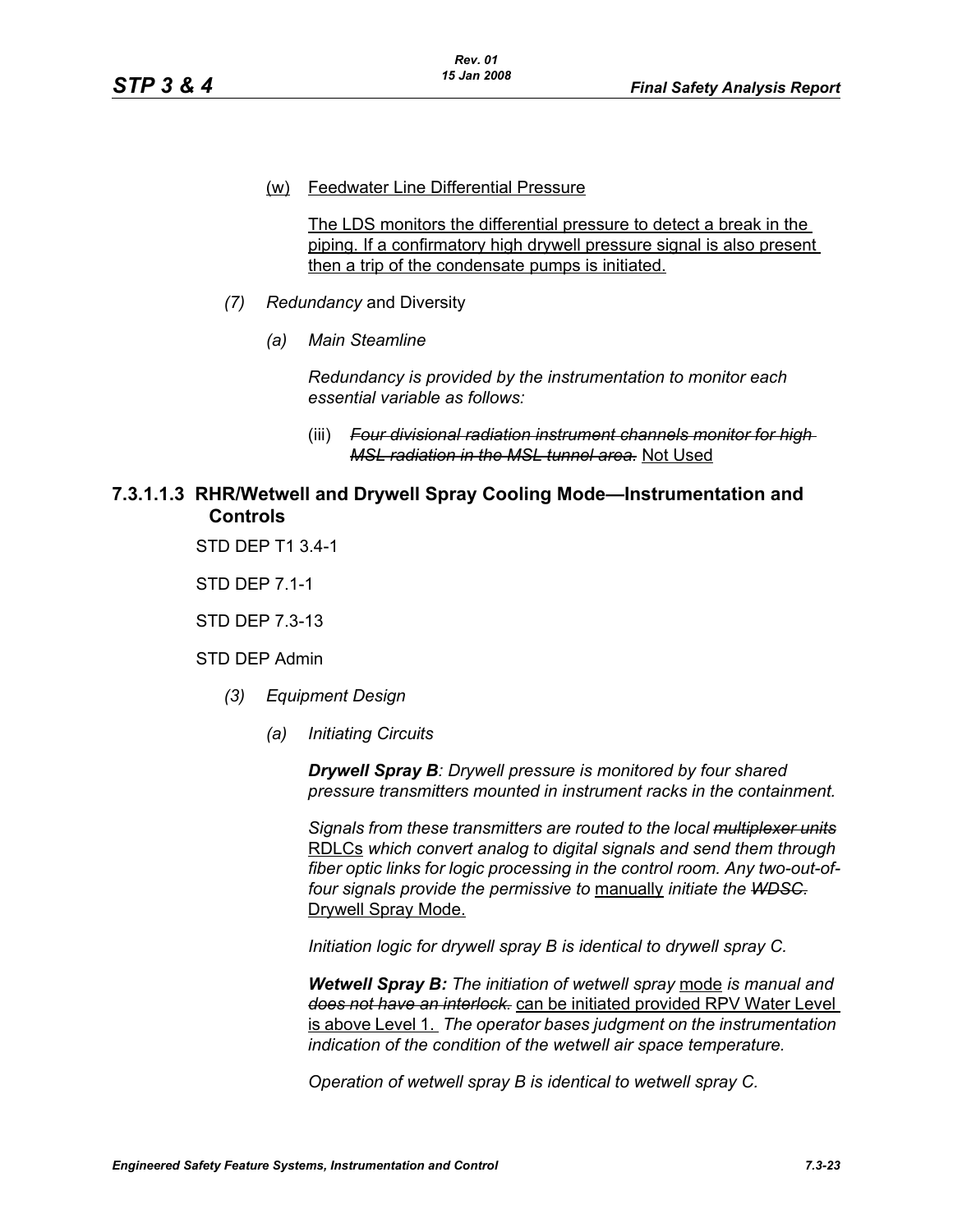*(b) Logic Sequencing*

Wetwell and or Drywell Spray Modes can be entered separately or by initiating the Containment Spray Mode (which activates both). Most commonly this occurs after LPCF initiation

*The operating sequence of wetwell and drywell spray following receipt of the* after *LPFL initiating signals* initiation *is as follows:*

- (i) *The RHR pumps are* continue *operating.*
- (ii) *Valves in other RHR modes are automatically repositioned to LPFL injection.* to the Wetwell / Drywell Spray Modes.
- (iii) *The service water emergency pumps are signaled to start.* continue running.
- (iv) *Service water supply and discharge valves to the RHR heat exchanger are signaled to* remain *open.*
- *(v) The heat exchanger outlet valve opens and the heat exchanger bypass valve is signaled to close.*
- (vi) *Vessel injection takes place to flood the reactor* is terminated when the RHR Containment Spray Mode is selected. Alternately the Drywell or Wetwell spray modes can be initiated independently.
- (vii) *In the presence of high drywell pressure and/or high wetwell pressure, the injection valve is manually closed after the initial injection.* , the Drywell spray valves will automatically open.
- (viii) *Drywell spray and* The *wetwell spray valves are manually opened* valve will open *to perform the spray function* without any permissives*.*

*The spray system will continue to operate until manually terminated by the operator or when a RHR initiation signal closes the wetwell spray*  valve or an injection valve not fully closed signal closes the drywell *spray valves. The spray system will automatically terminate and realign to the* LPFL *injection mode,* on receipt of a RPV Water Level 1 *since core cooling has priority.*

*(c) Bypass and Interlocks*

*No bypasses are provided for the wetwell and drywell spray system.*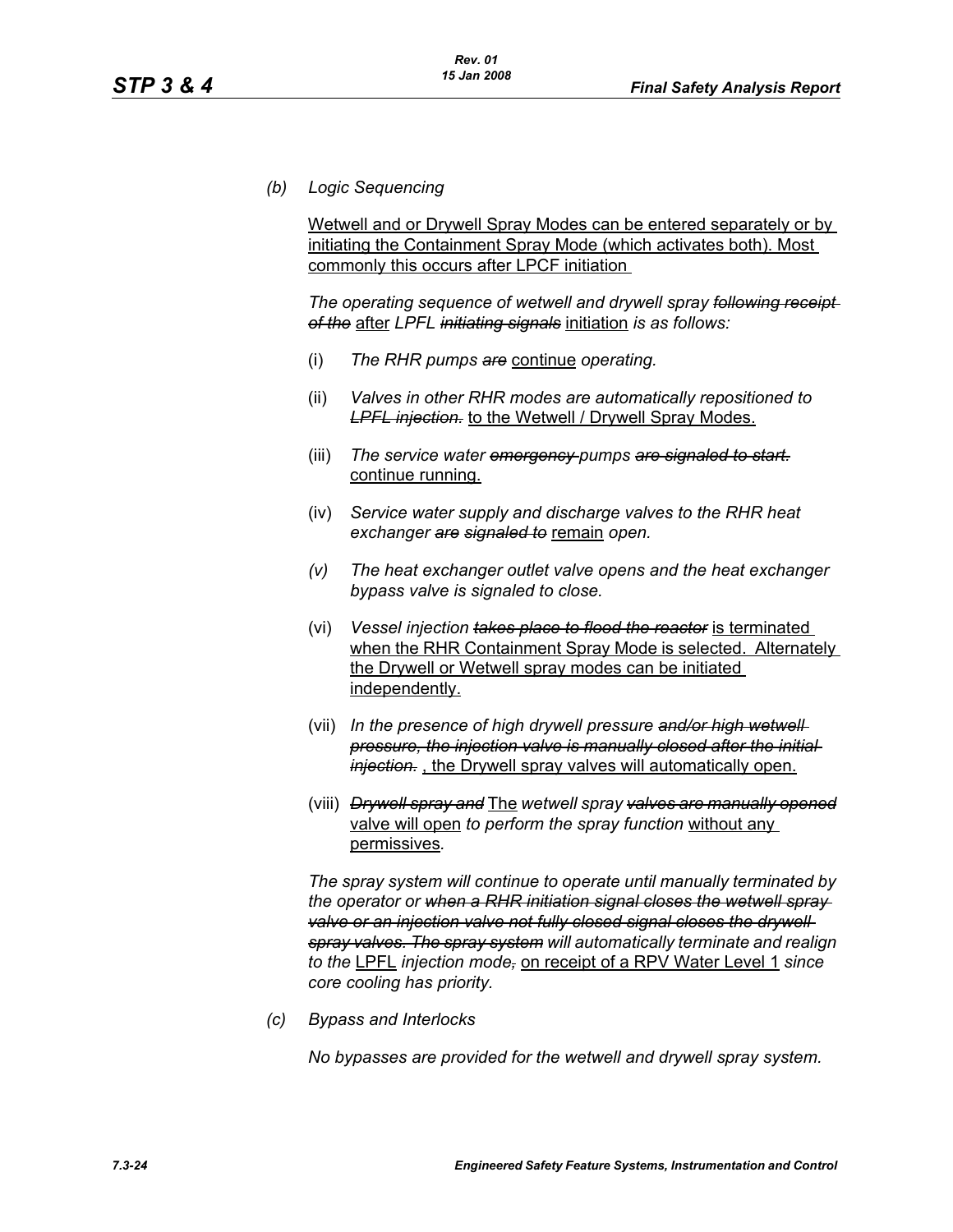*No interlock is provided for* The *wetwell spray function* is interlocked with reactor vessel water Level 1 as described in 7.3.1.1.3(a)*.*

*(g) Testability*

*The Wetwell and Drywell Spray System is capable of being tested up to the last discharge valve during normal operation. Drywell and wetwell pressure channels are tested by cross-comparison between related channels. Any disagreement between the display readings for the channels would indicate a failure. The instrument channel trip setpoint is verified by* viewing the displays for each instrument. *automatic selftest functions in the SSLC which simulate programmed trip setpoints and monitor the response. Testing for functional operability of the control logics is accomplished by the automatic self-test system (Subsection 7.1.2.1.6). Other control equipment is functionally tested during manual testing of each loop. Indications in the form of panel lamps and annunciators are provided in the control room.*

*(i) Operational Considerations*

*See Chapter 16 for setpoints and margin.* The safety system setpoints are listed in the Instrument Setpoint Summary Report as described in 7.1.2.1.4.1.

# **7.3.1.1.4 RHR/Suppression Pool Cooling Mode—Instrumentation and Control** STD DEP 7.3-14

- *(3) Equipment Design*
	- *(b) Logic and Sequencing*

*The operating sequence of suppression pool cooling, following indication that SP temperature is HIGH, is as follows:*

- *(i) The RHR System pumps are started or continue to operate.*
- *(ii) Valves in other RHR modes are manually automatically repositioned to align to SPC mode.*
- *(iii) RHR service water discharge valves to the RHR heat exchanger are opened.*
- *(iv) If performed following LPFL initiation, the* Suppression Pool Cooling Modes switch is first "Armed" and the "Initiate" Pushbutton is pushed. At that time the *injection valves are manually closed and SP valves are opened.*
- *(v) The SPC mode will continue to operate until the operator closes the SPC discharge valves* activates another permitted mode, *or*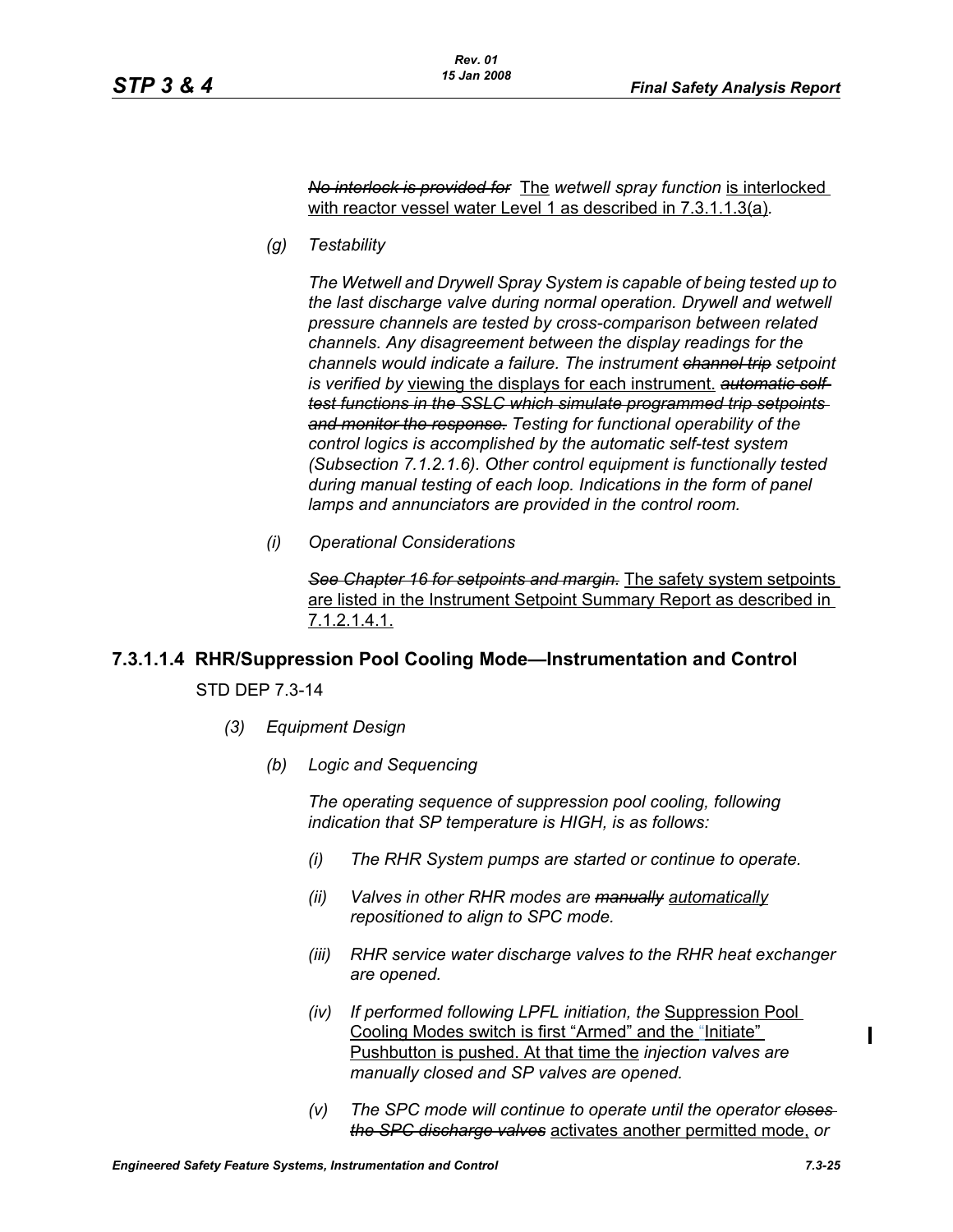*when reactor low water level reoccurs, in which case the injection valve will auto-open and the SP discharge valve will auto-close.*

(vi) Automatic initiation and shut down of the SPC mode can only happen when automatically initiated from the RHR Standby Mode. Automatic shut down is from the same suppression pool temperature elements. If this RHR mode is initiated manually, the operator must terminate this mode manually.

# **7.3.1.1.7 Reactor Building Cooling Water System and Reactor Service Water System — Instrumentation and Controls**

STD DEP 7.1-1

# STD DEP 7.3-15

- *(3) Equipment Design*
	- *(i) Safety Interfaces*

*The safety interfaces for the RCW System Division I, II, and III controls are as follows:*

- *Division I-and H.II, and III RCW flow signals to the MCR and Divisions I and II RCW flow signal to the RSS.*
- *RCW Hx* RSW pump suction *A or D strainer differential pressure MCR annunciator.*
- *(j) Operational Considerations*

*Process operating parameters and equipment status information are provided in the control room for the operator to accurately assess system performance. Alarms are also provided to indicate malfunction in the system. Refer to IBD Figure 7.3-7 for specific indication of equipment status in the control room. See Chapter 16 for setpoints and margin.* Setpoints and margins information will be provided in the Instrument Setpoint Summary Report as described in Section 7.1.2.1.4.1.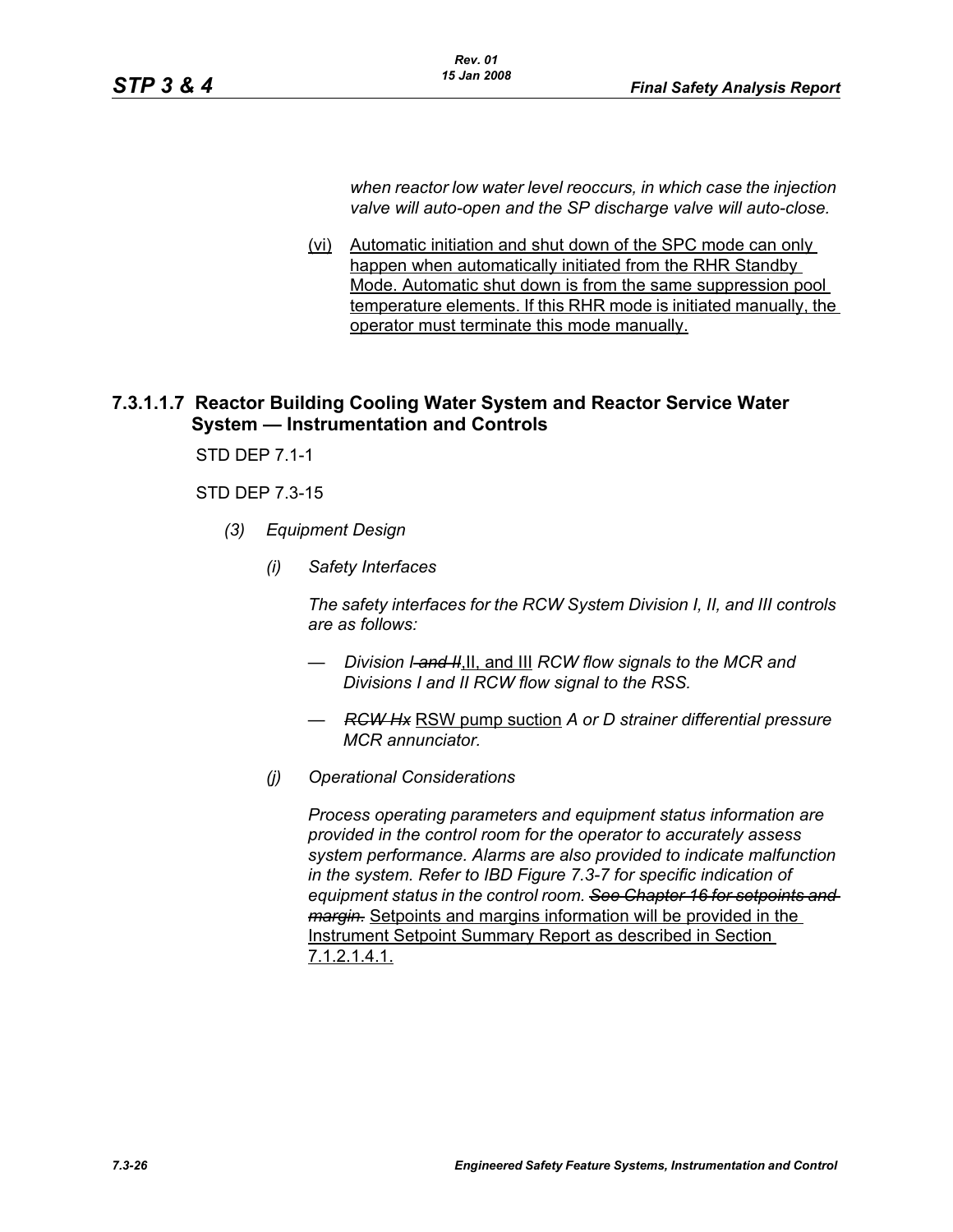# **7.3.1.1.10 High Pressure Nitrogen Gas Supply System—Instrumentation and Controls**

STD DEP Admin

- *(3) Equipment Design*
	- *(d) Redundancy and Diversity*

*The HPIN storage bottles are in two racks separated from each other. Additionally, in each rack there are two banks of two* five *bottles each. One bank is in service and the second is in standby.*

# **7.3.1.2 Design Basis Information**

STD DEP 1.8-1

STD DEP 7.1-1

# STD DEP Admin

*IEEE* 279 603 defines the requirements for design bases safety systems designations and the safety systems criteria (Sections 4 and 5). Using the IEE 279 format, the The *following nine paragraphs fulfill this requirement for systems and equipment described in this seciton.*

*(3) Number of Sensors and Location*

*There are no sensors in the LDS or ECCS, which have a spatial dependence, and, therefore, location information is not relevant. The only sensors used to detect essential variables of significant spatial dependence are the neutron flux detectors [Subsection 7.2.2.1(6*)*]*, the Suppression Pool Temperature Monitors [Subsection 7.6.1.7], *and the radiation detectors of the Process Radiation Monitoring System. These are in Section 7.6. All other systems discussed in Section 7.3 have sensors which have no spatial dependence.*

*(5) Margin Between Operational Limits*

*The margin between operational limits and the limiting conditions of operation for the ESF System instruments are listed in Chapter 16* evaluated using the methodology stated in 7.1.2.1.4.1*. The margin includes the consideration of sensor and instrument channel accuracy, response times, and setpoint drift.*

# **7.3.2 Analysis**

# **7.3.2.1 Emergency Core Cooling Systems—Instrumentation and Controls**

# **7.3.2.1.1 General Functional Requirements Conformance**

STD DEP 7.3-4

Π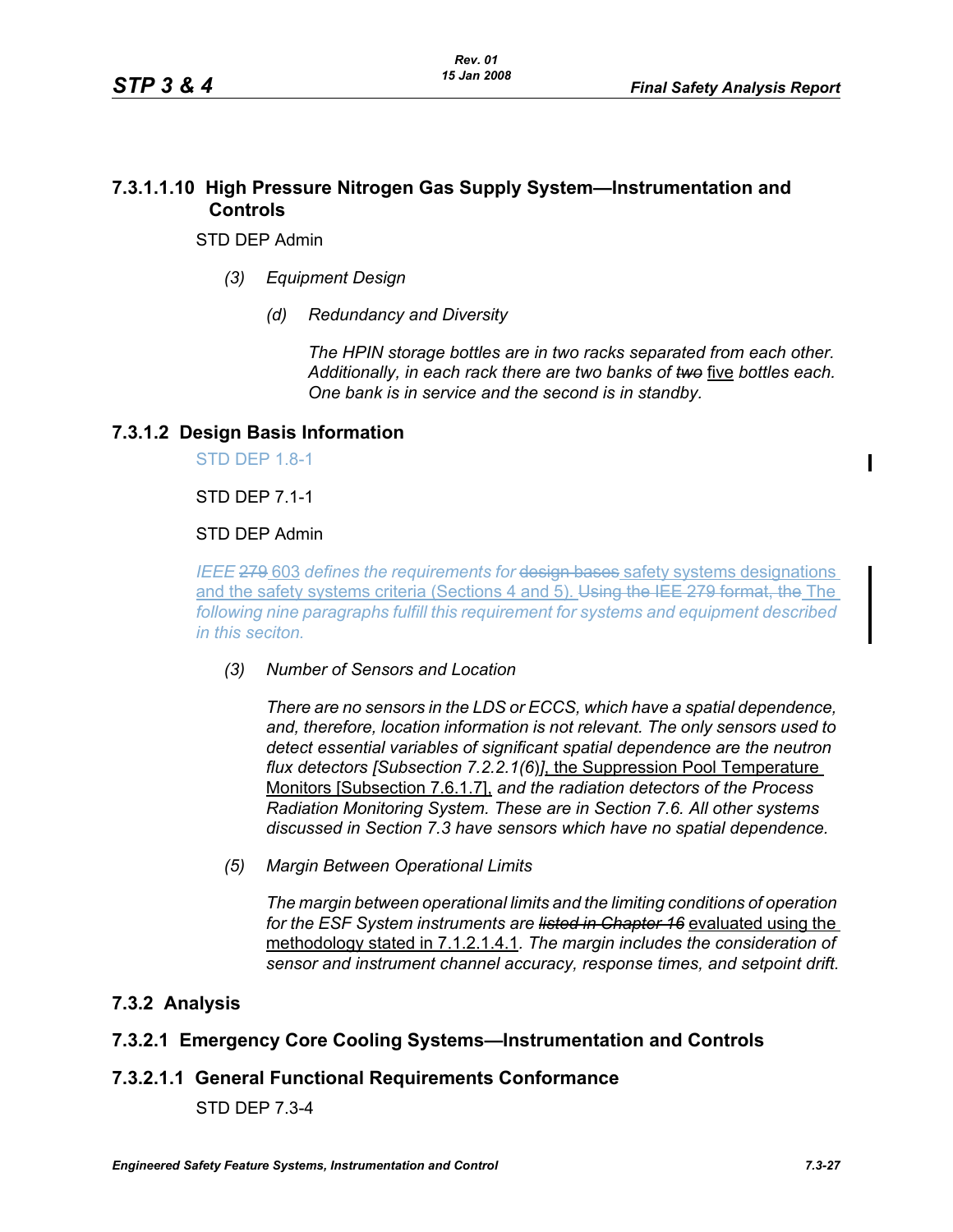*Initiation of the Automatic Depressurization Subsystem (ADS) occurs when reactor vessel low water level and drywell high pressure are sensed, or when the 8 minute drywell high pressure bypass timer* initiated by RPV Level 1 water level *runs out. Therefore it is not required that the nuclear system breach be inside the containment. This control arrangement is satisfactory in view of the automatic isolation of the reactor vessel for breaches outside the drywell and because the ADS is required only if the HPCF and/or RCIC System fail to maintain adequate reactor water level.*

*The control arrangement used for the ADS is designed to avoid spurious actuation (Figure 7.3-2). The ADS relief valves are controlled by two trip systems per division, both of which must be in the tripped state to initiate depressurization. Within each trip system, both drywell pressure high trip or time out of the 8 minute drywell high pressure bypass timer and low* Level 1 *reactor water level trip are required to initiate a trip system.*

# **7.3.2.1.2 Specific Regulatory Requirements Conformance**

STD DEP T1 3.4-1

STP DEP 1.1-2

STD DEP 1.8-1

STD DEP 7.3-1

STD DEP 7.3-5

STD DEP 7.3-7

STD DEP 7.3-16

STD DEP 7.3-17

*Table 7.1-2 identifies the ECCS and the associated codes and standards applied in accordance with the Standard Review Plan. The following analysis lists the applicable criteria in order of the listing on the table, and discusses the degree of conformance for each. Any exceptions or clarifications are so noted.*

*(1) 10CFR50.55a (IEEE-279*603*)*

*The ECCS incorporates two divisions of HPCF, one division of stream-driven RCIC, two divisions of ADS and three divisions (three loops) of LPFL (RHR/low pressure flooders). This automatically actuated network of Class 1E redundant high pressure and low pressure systems assures full compliance with IEEE 279* 603*.*

*All components used for the ECCS are qualified for the environments in which they are located (Sections 3.10 and 3.11). All systems which make up the ECCS network are actuated by two-out-of-four logic combinations of sensors which monitor drywell pressure and reactor water level. There are a*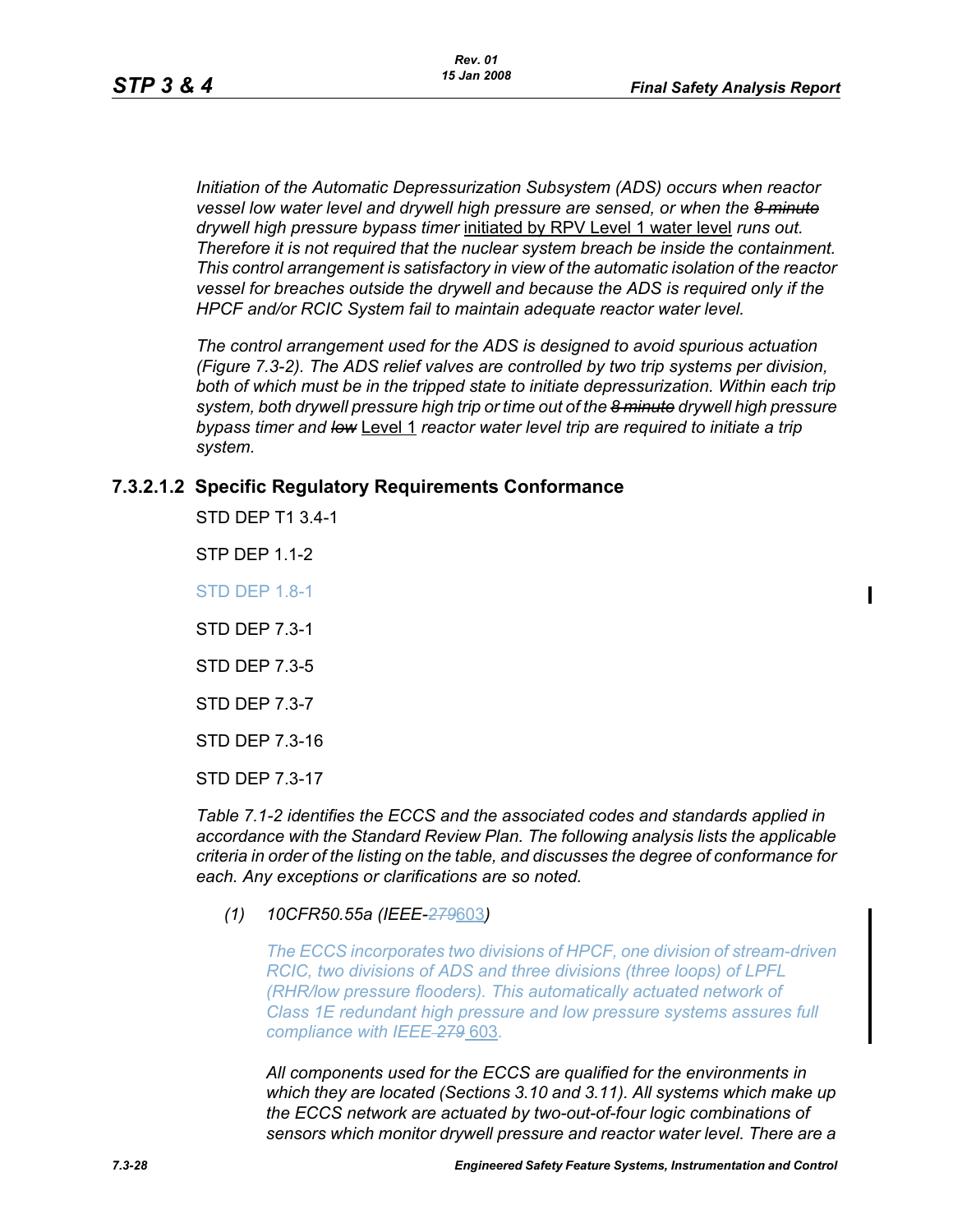*total of eight* wide range *water level sensors and four drywell pressure sensors which are supplied by the Nuclear Boiler System. These instruments are shared by the ECCS as well as the RPS and other systems which require actuation signals from these essential variables. However, each system receives all four signals as input to its own unique voting logic incorporated in the safety system logic and control (SSLC)* ESF Logic and Control System (ELCS) *network. If individual channels are bypassed for service or testing, the voting logic reverts to two-out-of-three.*

*Each of these electrical divisions contains one of the drywell pressure sensors and two of the reactor water level sensors which contribute to the two-out-of- four voting logic. All of these signals are multiplexed and passed* transmitted *through fiber-optic medium before entering the voting logic of the redundant divisions involved in the systems which make up the ECCS network.* 

*(3) Regulatory Guides (RGs)*

In accordance with the Standard Review Plan for Section 7.3, and with Table 7.1-2, the following RGs are addressed for the ECCS:

*(a) RG 1.22—"Periodic Testing of Protection System Actuation Functions"*

System logic and component testing capabilities are provided to enable fullflow testing during reactor operation as described in Subsection 7.3.1.1.1. The ECCS fully complies with this regulatory guide using the following two clarifying interpretations:

- *(i) Periodic testing is interpreted to mean testing of actuation devices (which use pulse* on-line self-diagnostic *testing) but not to include testing of the actuated equipment which is tested during surveillance testing.*
- *(ii) Each bypass condition shall be automatically annunciated on a trip system basis (i.e., each channel does not require separate annunciation).*
- *(c) RG 1.53—"Application of the Single-Failure Criterion to Nuclear Power Protection Systems"*

*The ECCS generally meets the requirements of RG 1.53 in addition to Section 4.2* 5.1*of IEEE-279* 603 *and IEEE-379. However, specific exception is taken with regard to Paragraph C-2 as follows: Specific items which cannot be energized for test during plant operation, or tested by other than continuity tests without degrading plant operability or safety, will be exempt from the requirements of this paragraph. (e.g., the SRV solenoid pilot valves)*

Π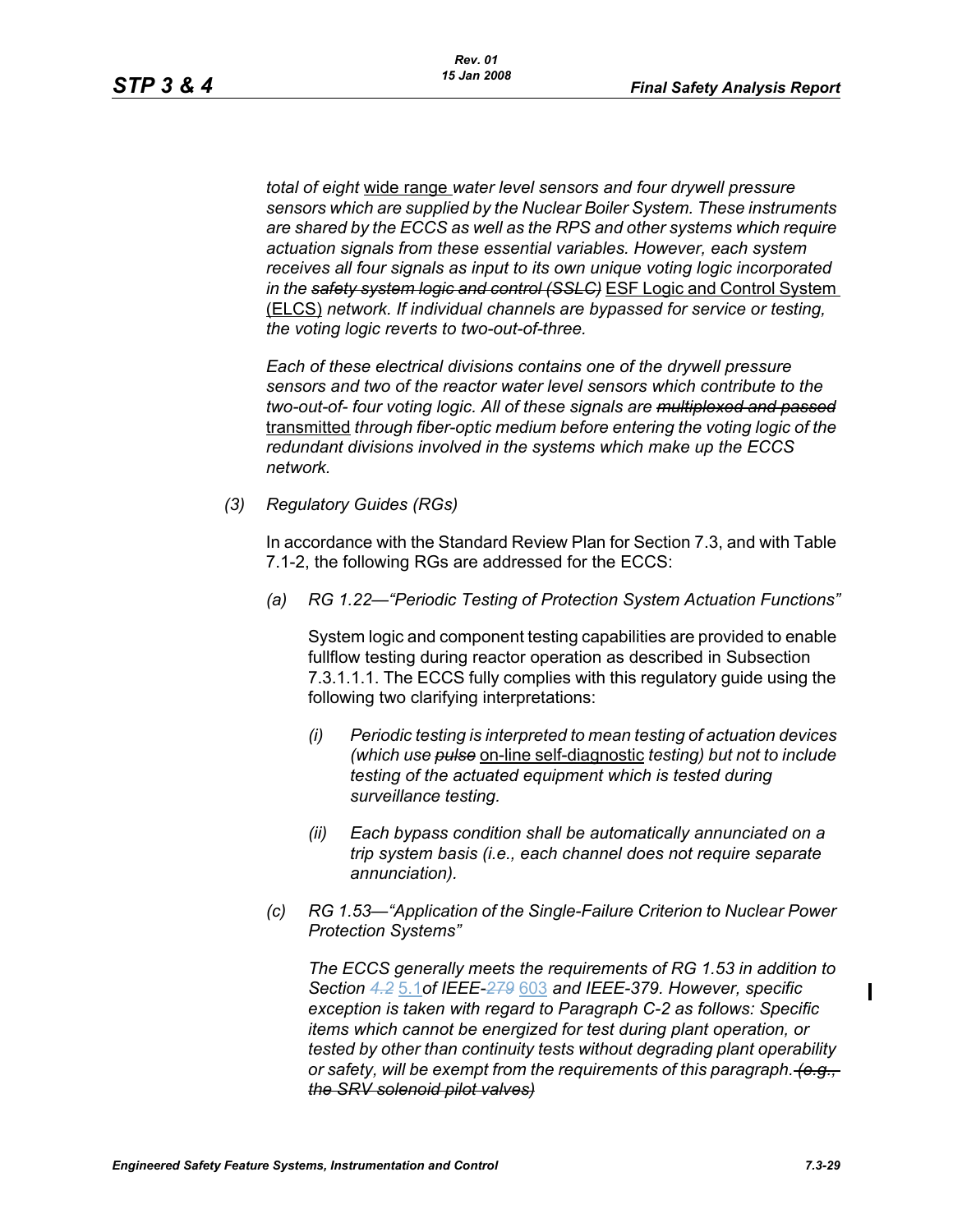*Redundant sensors and logic are utilized as described in Paragraph (1) above. There are no mode switches associated with the ECCS.*

*(d) RG 1.62—"Manual Initiation of Protective Actions"*

*All subsystems (i.e., HPCF, RCIC, ADS, and RHR/LPFL) have individual manual actuation pushbuttons with rotating collars in logic "and" combinations. The ADS has one manual start switch per channel. Thus, two collars must be rotated and two buttons pushed to actuate one division of ADS.* ADS has two divisions and each division has two trains. For each ADS division, first the "Arm" switch is activated. And then within a limited period of time, the "Initiation" Pushbutton is pushed. *An annunciator warning occurs when the collars are rotated. These design characteristics assure manual start to be a deliberate act. In addition, each pump has a manual start switch and each safety/relief valve has a manual keylock operation switch. There are no interlocks between the manual actuation switches and their actuation operators. The ECCS fully complies with this regulatory guide.*

*(e) RG 1.75-"Physical Independence of Electric Systems"*

*The ECCS is in compliance with this regulatory guide assuming clarifications and alternates described in Subsection 7.1.2.10.5. Separation within the ECCS is such that controls, instrumentation, equipment, and wiring is segregated into four separate divisions designated I, II, III, and IV.* Sensor input signals are in Division I, II, II, and IV. Control logic is performed in Divisions I, II and III. *Control and motive power separation is maintained in the same manner. Separation is provided to maintain the independence of the four divisions of the circuits and equipment so that the protection functions required during and following any design basis event can be accomplished.*

- *(4) Branch Technical Positions (BTP)*
	- *(c) BTP ICSB 21—"Guidance for Application of Regulatory Guide 1.47"*

*The ABWR design is a single unit.* ECCS is not shared between units. *Therefore, item B-2 of the BTP is not applicable. Otherwise, the ECCS is in full compliance with this BTP.*

*(d) BTP IGSB 22—"Guidance for Application of Regulatory Guide 1.22"*

*In general, actuated equipment within the reactor protection system can be fully tested during reactor operation. Exceptions for the RPS scram function are discussed in Subsection 7.2.2.2.3.1 (10). Exceptions for ECCS include the ADS valve pilot solenoids and the* such as the *LPFL shutdown valves which cannot be opened while the reactor is pressurized. However, both* these *can be tested during reactor*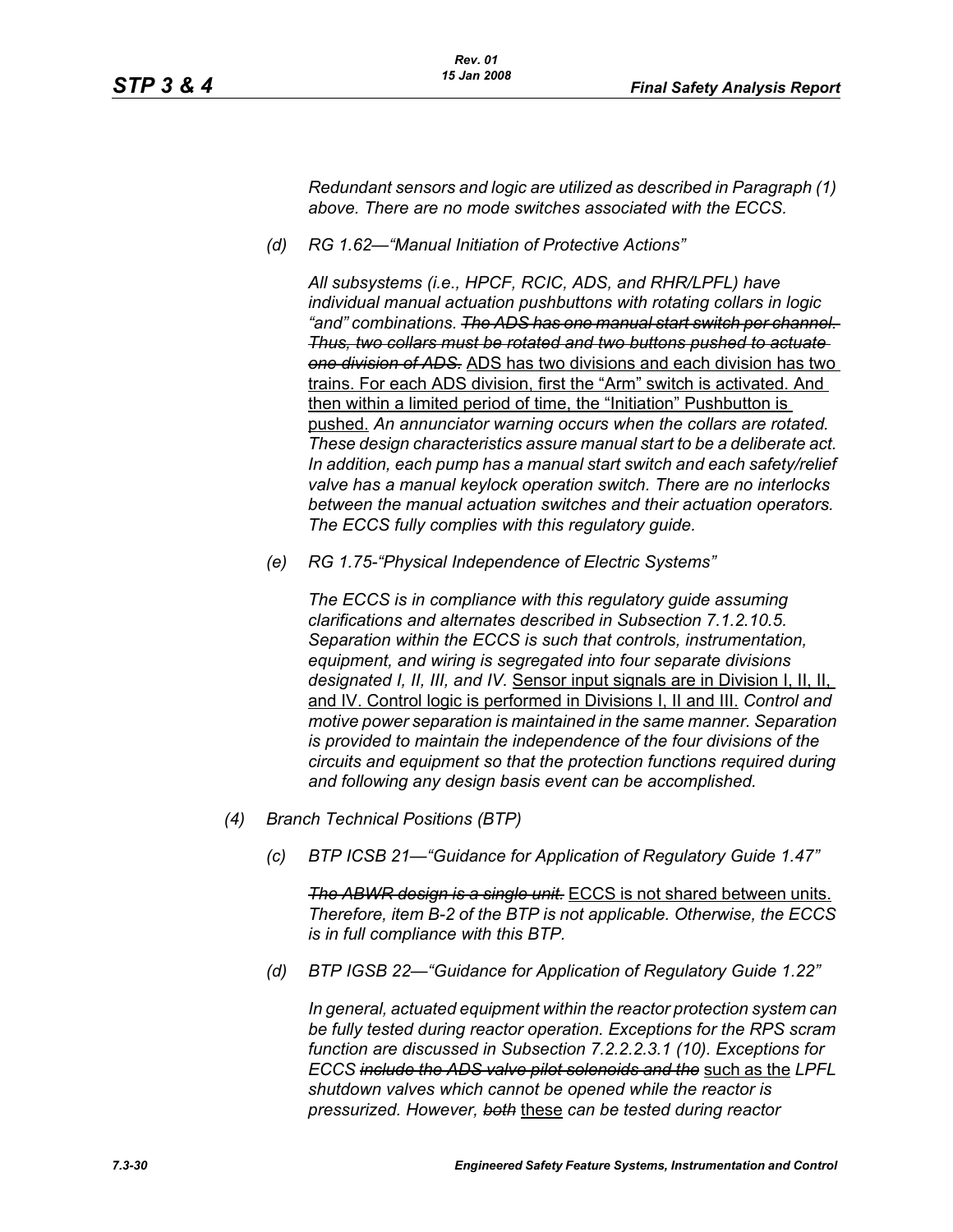Ι

П

 $\mathbf I$ 

*shutdown. In addition, the ADS valve solenoids are monitored for continuity during the logic self- test.*

### **7.3.2.2 Leak Detection and Isolation System—Instrumentation and Controls**

#### **7.3.2.2.2 Specific Regulatory Requirements Conformance**

STD DEP T1 3.4-1

STP DEP 1.1-2

#### STD DEP 1.8-1

*Table 7.1-2 identifies the LDS and the associated codes and standards applied in accordance with the Standard Review Plan. The following analysis lists the applicable criteria in order of the listing on the table, and discusses the degree of conformance for each. Any exceptions or clarifications are so noted.*

*(1) 10CFR50.55a (IEEE-279*603*)*

*All components used for the safety isolation functions are qualified for the environments in which they are located (Sections 3.10 and 3.11). Most initiation parameters are represented by all four divisions which actuate the isolation functions via two-out-of-four logic permissives. Most of the sensors are provided by the Nuclear Boiler System. These instruments are shared by the ECCS, as well as the RPS and other systems which require actuation signals from these essential variables. However, each system receives all four signals as input to its own unique voting logic incorporated in the safety system logic and control (SSLC)* ESF Logic and Control System (ELCS) *network. If individual channels are bypassed for service or testing, the voting logic reverts to two-out-of-three.*

*All of these signals are multiplexed and passed through fiber optic medium before entering the voting logic of the redundant divisions involved in the isolation valve logic. Separation and isolation are thus preserved both mechanically and electrically in accordance with IEEE-279*603 *and Regulatory Guide 1.75. For further information see Subsection 9A.5.5.7.*

*Other requirements of IEEE-*279603 *such as testing, bypasses, manual initiation logic seal-in, etc., are described in Subsection 7.3.1.1.2.*

*(4) Branch Technical Positions (BTPs)*

*In accordance with the Standard Review Plan for Section 7.3, and with Table 7.1-2, only BTPs 21 and 22 are considered applicable for the LDS. They are addressed as follows:*

*(a) BTP ICSB 21—"Guidance for Application of Regulatory Guide 1.47"*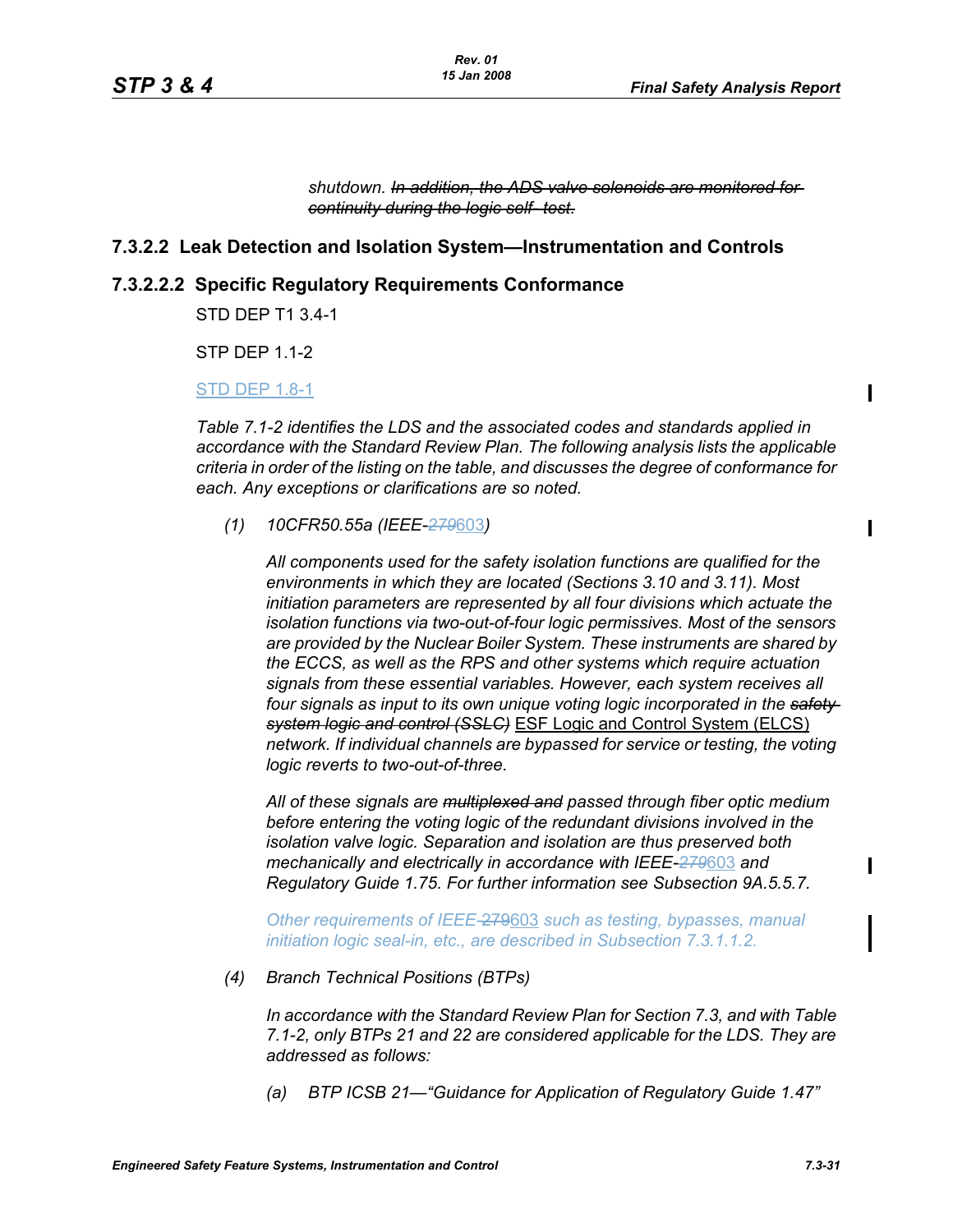$\mathbf I$ 

 $\mathbf I$ 

*The ABWR design is a single unit.* LDI is not shared between units. *Therefore, Item B-2 of the BTP is not applicable. Otherwise, the LDS is in full compliance with this BTP.*

# **7.3.2.3 RHR/Wetwell and Drywell Spray Mode—Instrumentation and Controls**

# **7.3.2.3.2 Specific Regulatory Requirements Conformance**

STP DEP 1.1-2

**STD DFP 1.8-1** 

STD DEP 7.3-13

*Table 7.1-2 identifies the WDSC mode of the RHR System and the associated codes and standards applied in accordance with the Standard Review Plan. The following analysis lists the applicable criteria in order of the listing on the table, and discusses the degree of conformance for each. Any exceptions or clarifications are so noted.*

*(1) 10CFR50.55a (IEEE-279*603*)*

*All components used for the safety functions are qualified for the environments in which they are located (Sections 3.10 and 3.11). This* The Drywell Spray *mode of the RHR System (unlike the LPFL mode which is automatically actuated by LOCA) is automatically* can be manually *actuated should high pressure conditions occur in the drywell and wetwell air space.* The Wetwell Spray mode can be initiated at any time provided the proper permissives are present.

*The suppression cooling mode pool is designed in accordance with all requirements of IEEE-*279603 *as described in Subsection 7.3.1.1.3.*

A clarification should be made with regard to IEEE-279, Section 4.19. *The parent RHR System annunciates activity at the loop level (i.e., "RHR LOOP A, B, C ACTIVATED"). However, the individual mode of the RHR System is not separately annunciated.*

#### *(4) Branch Technical Positions (BTPs)*

*In accordance with the Standard Review Plan for Section 7.3, and with Table 7.1-2, only BTPs 21 and 22 are considered applicable for the WDSC* Wetwell / Drywell Spray *mode. They are addressed as follows:*

*(a) BTP ICSB 21— "Guidance for Application of Regulatory Guide 1.47"*

**The ABWR design is a single unit.** RHR equipment is not shared between units. *Therefore, Item B-2 of the BTP is not applicable. Otherwise, the WDSC is in full compliance with this BTP.*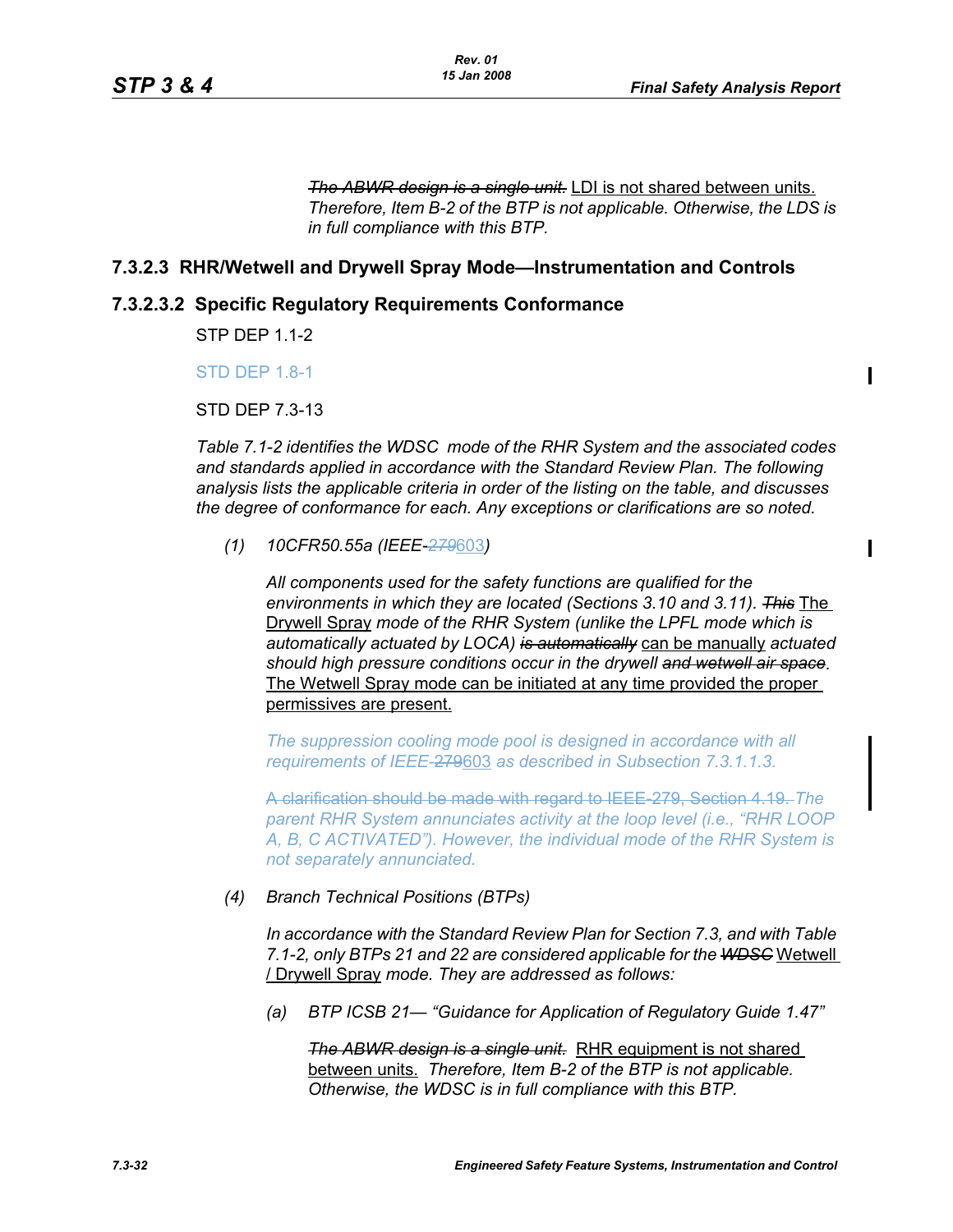# **7.3.2.4 RHR/Suppression Pool Cooling Mode—Instrumentation and Controls**

# **7.3.2.4.2 Specific Regulatory Requirements Conformance**

**STP DFP 1 1-2** 

**STD DFP 1.8-1** 

*(1) 10CFR50.55a (IEEE-279603)*

*The suppression cooling mode pool system is designed in accordance with all requirements of IEEE-*279603 *as described in Subsection 7.3.1.1.4.*

A clarification should be made with regard to IEEE-279, Section 4.19. *The parent RHR System annunciates activity at the loop level (i.e., "RHR LOOP A, B, C ACTIVATED"). However, the individual mode of the RHR System is not separately annunciated.*

*Table 7.1-2 identifies the SPC mode of the RHR System and the associated codes and standards applied in accordance with the Standard Review Plan. The following analysis lists the applicable criteria in order of the listing on the table, and discusses the degree of conformance for each. Any exceptions or clarifications are so noted.*

*(4) Branch Technical Positions (BTPs)*

In accordance with the Standard Review Plan for Section 7.3, and with Table 7.1-2, only BTPs 21 and 22 are considered applicable for the SPC mode. They are addressed as follows:

*(a) BTP ICSB 21— "Guidance for Application of Regulatory Guide 1.47"*

*The ABWR design is a single unit.* RHR equipment is not shared between units. *Therefore, Item B-2 of the BTP is not applicable. Otherwise, the SPC mode is in full compliance with this BTP.*

# **7.3.2.5 Standby Gas Treatment System—Instrumentation and Controls**

# **7.3.2.5.2 Specific Regulatory Requirements Conformance**

STP DEP 1.1-2

#### STD DEP 1.8-1

*Table 7.1-2 identifies the SGTS and the associated codes and standards applied in accordance with the Standard Review Plan. The following analysis lists the applicable criteria in order of the listing on the table, and discusses the degree of conformance for each. Any exceptions or clarifications are so noted.*

*(1) 10CFR50.55a (IEEE-279603)*

Π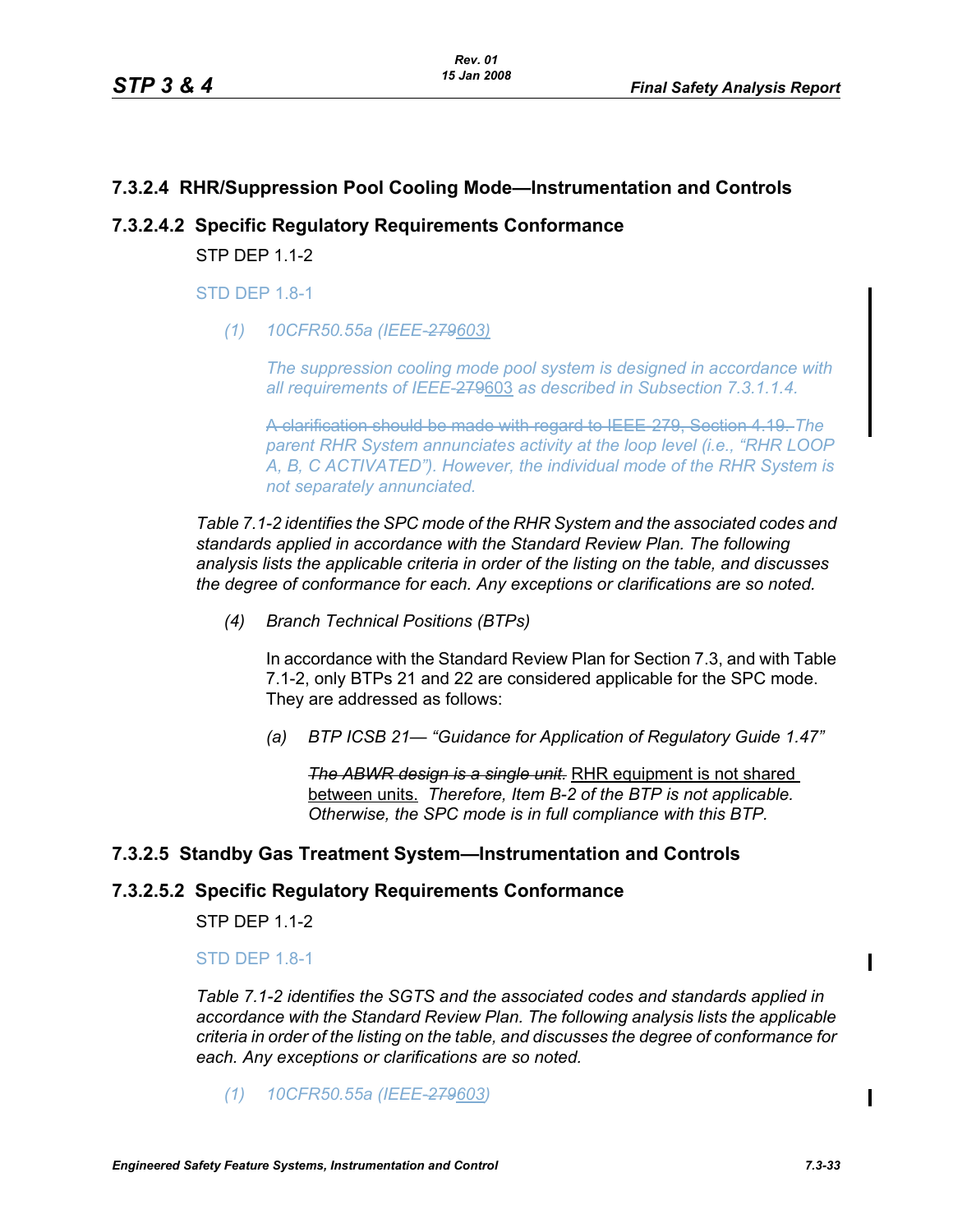*The SGTS is designed to meet all the requirements of IEEE-*279603*. Detailed system design descriptions are given in Subsection 7.3.1.1.5.*

*(4) Branch Technical Positions (BTPs)*

In accordance with the Standard Review Plan for Section 7.3, and with Table 7.1-2, only BTPs 21 and 22 are considered applicable for the SGTS. They are addressed as follows:

*(a) BTP ICSB 21— "Guidance for Application for Regulatory Guide 1.47"*

*The ABWR design is a single unit.* SGT equipment is not shared between units. *Therefore, Item B-2 of the BTP is not applicable. Otherwise, the SGTS is in full compliance with this BTP.*

# **7.3.2.6 Emergency Diesel Generator Support System—Instrumentation and Control**

### **7.3.2.6.2 Specific Regulatory Requirements Conformance**

**STP DFP 1 1-2** 

#### **STD DFP 1.8-1**

*Table 7.1-2 identifies the emergency diesel generator support systems with the associated codes and standards applied in accordance with the Standard Review Plan. The following analysis lists the applicable criteria in order of the listing on the table, and discusses the degree of conformance for each. Any exceptions or clarifications are so noted.*

- *(1) 10CFR50.55a (IEEE-279*603*)*
- *(4) Branch Technical Positions (BTPs)*

*In accordance with the Standard Review Plan for Section 7.3, and with Table 7.1-2, only BTPs 21 and 22 are considered applicable for the diesel generator support systems.*

*They are addressed as follows:*

*(a) BTP ICSB 21— "Guidance for Application for Regulatory Guide 1.47"*

*The ABWR design is a single unit.* DG support equipment is not shared between units. *Therefore, Item B-2 of the BTP is not applicable. Otherwise, the diesel generator support systems are in full compliance with this BTP.*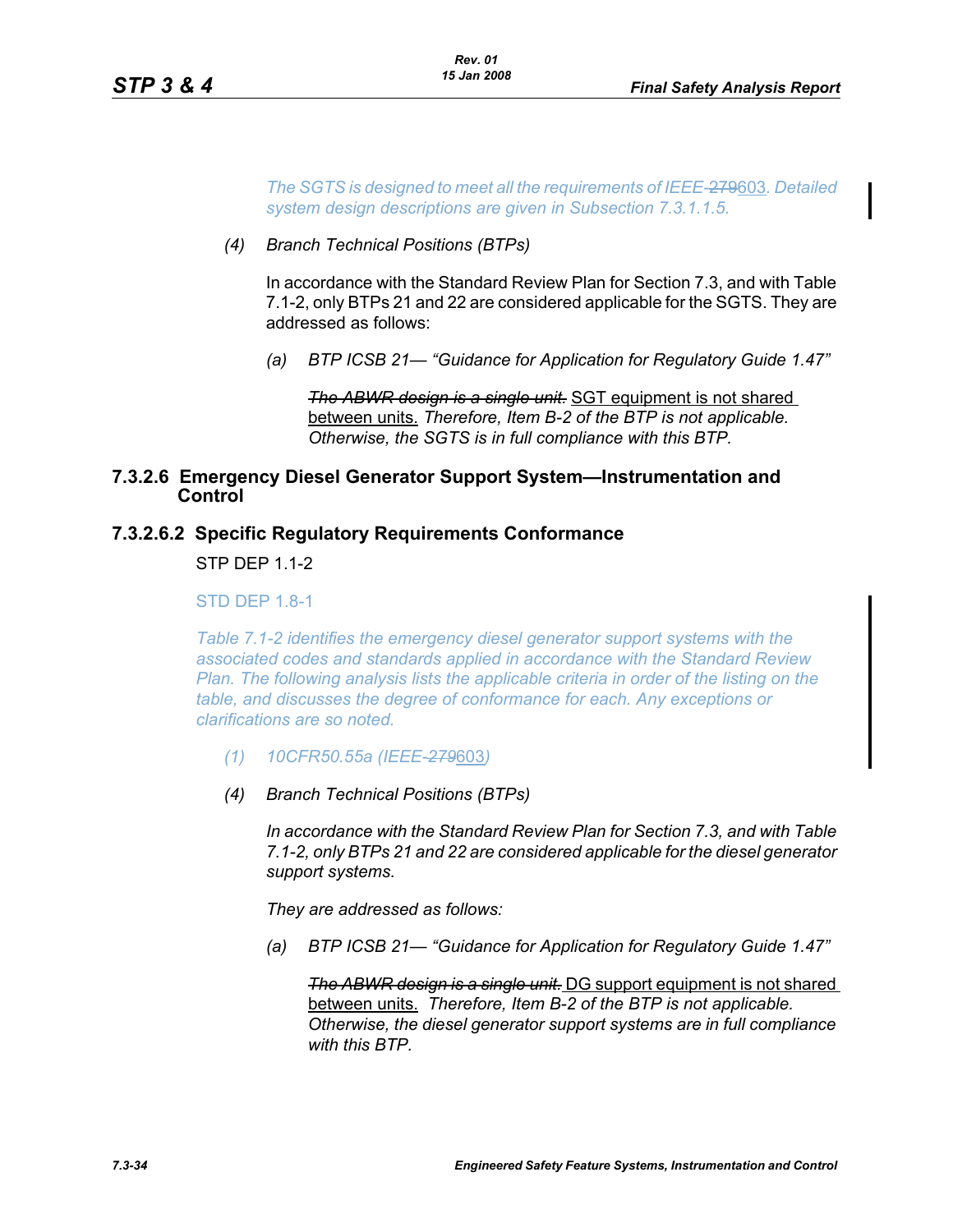# **7.3.2.7 Reactor Building Cooling Water System and Reactor Service Water System Instrumentation and Controls**

# **7.3.2.7.2 Specific Regulatory Requirements Conformance**

STP DFP 1 1-2

**STD DFP 1.8-1** 

*(1) 10CFR50.55a (IEEE-279603)*

*The RCW and the RSW Systems are designed to meet all applicable requirements of IEEE-*279603*. Detailed system design descriptions are given in Subsection 7.3.1.1.7 and in Section 9.2.*

Table 7.1-2 identifies the RCW and RSW Systems and the associated codes and standards applied in accordance with the Standard Review Plan. The following analysis lists the applicable criteria in order of the listing on the table, and discusses the degree of conformance for each. Any exceptions or clarifications are so noted.

*(4) Branch Technical Positions (BTPs)*

*In accordance with the Standard Review Plan for Section 7.3, and with Table 7.1-2, only BTPs 21 and 22 are considered applicable for the RCW System. They are addressed as follows:*

*(a) BTP ICSB 21— "Guidance for Application for Regulatory Guide 1.47"*

**The ABWR design is a single unit.** RCW equipment is not shared between units. *Therefore, Item B-2 of the BTP is not applicable. Otherwise, the RCW is in full compliance with this BTP.*

# **7.3.2.8 Essential HVAC Systems—Instrumentation and Control**

# **7.3.2.8.2 Specific Regulatory Requirements Conformance**

STP DEP 1.1-2

#### **STD DEP 1.8-1**

STD DEP Admin

*Table 7.1-2 identifies the HVAC Systems and the associated codes and standards applied in accordance with the Standard Review Plan. The following analysis lists the applicable criteria in order of the listing on the table, and discusses the degree of conformance for each. Any exceptions or clarifications are so noted.*

*(1) 10CFR50.55a (IEEE-279*603*)*

*The essential HVAC Systems (HVAC) have two* are powered by three *independent electrical divisions and are redundantly designed so that failure*   $\mathbf I$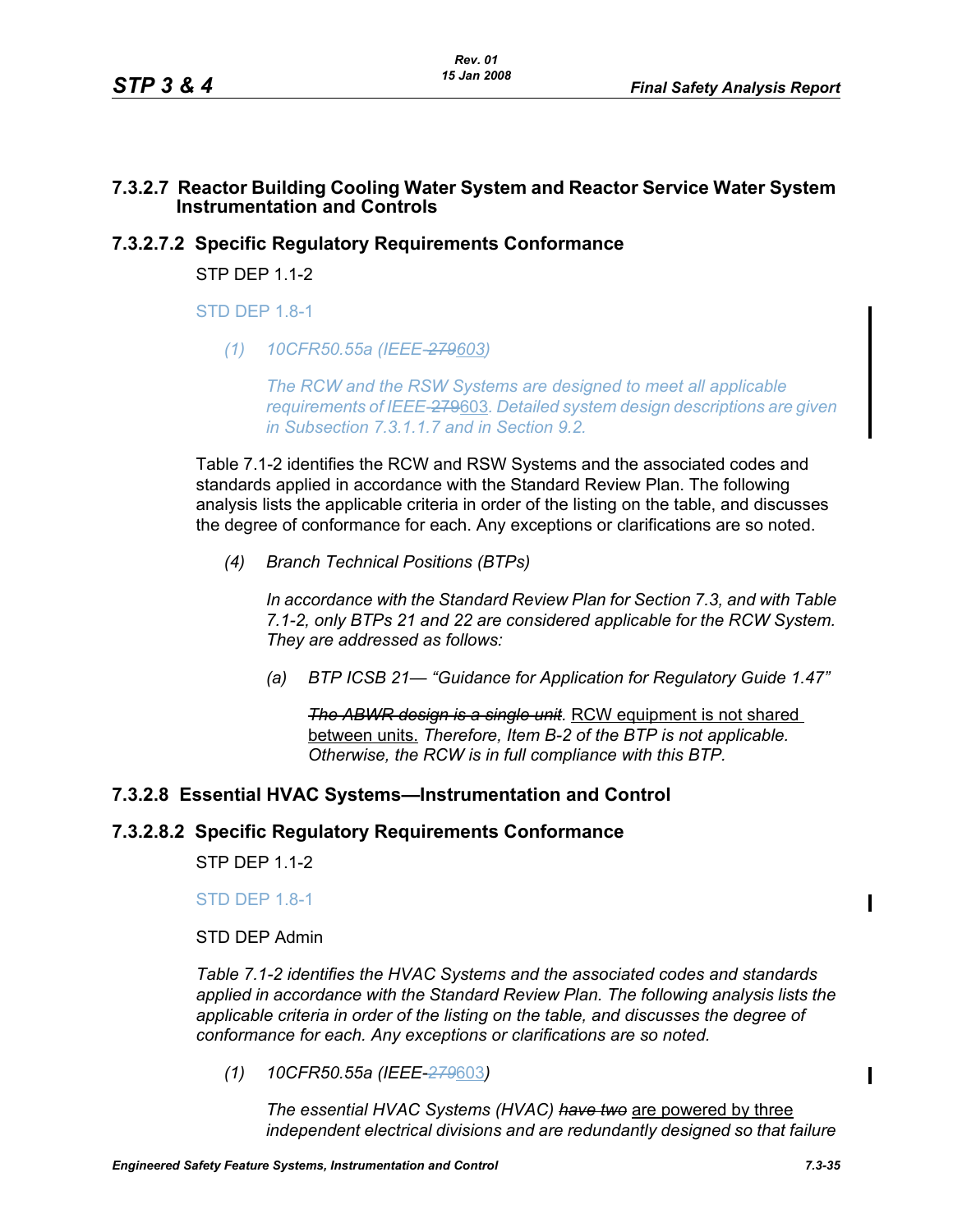*of any single electrical component will not interfere with the required safety action of the system.*

*The HVAC System utilizes mechanical Divisions A & B* A, B, and C *corresponding with electrical Divisions I & II,* I, II, and III, *respectively. Electrical separation is maintained between the redundant divisions.*

*The HVAC System is designed to meet all applicable requirements of IEEE-*279603*. Detailed system design descriptions are given in Subsection 7.3.1.1.8 and in Chapter 9.*

*(4) Branch Technical Positions (BTPs)*

*In accordance with the Standard Review Plan for Section 7.3, and with Table 7.1-2, only BTPs 21 and 22 are considered applicable for the HVAC System. They are addressed as follows:*

*(a) BTP ICSB 21— "Guidance for Application for Regulatory Guide 1.47"*

*The ABWR design is a single unit.* HVAC equipment is not shared between units. *Therefore, item B-2 of the BTP is not applicable. Otherwise, the HVAC System is in full compliance with this BTP.*

# **7.3.2.9 HVAC Emergency Cooling Water System—Instrumentation and Control**

#### **7.3.2.9.2 Specific Regulatory Requirements Conformance**

STP DEP 1.1-2

#### STD DEP 1.8-1

*Table 7.1-2 identifies the HECW System and the associated codes and standards applied in accordance with the Standard Review Plan. The following analysis lists the applicable criteria in order of the listing on the table, and discusses the degree of conformance for each. Any exceptions or clarifications are so noted.*

*(1) 10CFR50.55a (IEEE-279603)*

*The HECW System is designed to meet all applicable requirements of IEEE-*279603*. Detailed system design descriptions are given in Subsection 7.3.1.1.9 and in Chapter 9.*

*(4) Branch Technical Positions (BTPs)*

*In accordance with the Standard Review Plan for Section 7.3, and with Table 7.1-2, only BTPs 21 and 22 are considered applicable for the HECW System. They are addressed as follows:*

*(a) BTP ICSB 21— "Guidance for Application for Regulatory Guide 1.47"*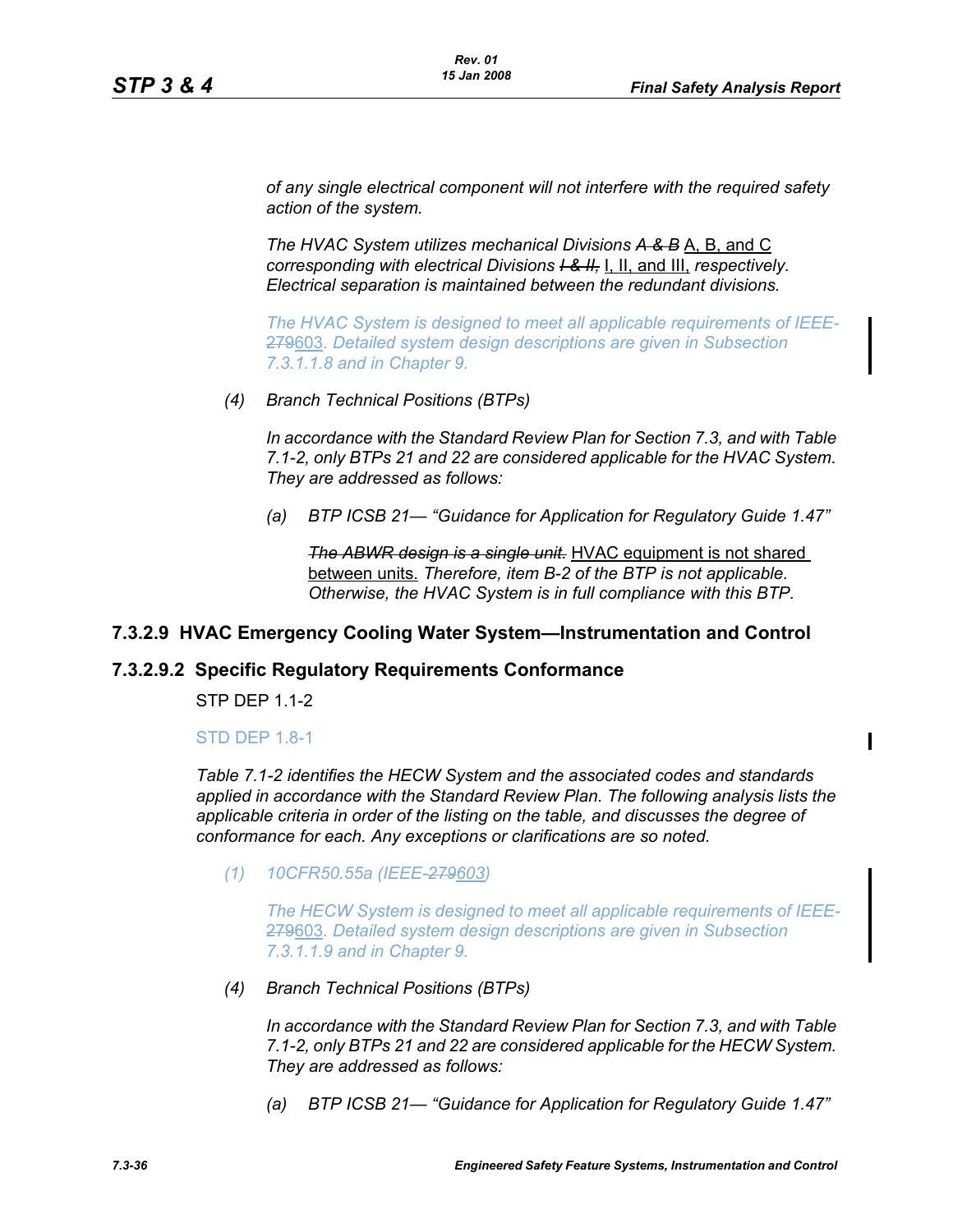$\blacksquare$ 

*The ABWR design is a single unit.* HECW is not shared between units. *Therefore, Item B-2 of the BTP is not applicable. Otherwise, the HECW System is in full compliance with this BTP.*

### **7.3.2.10 High Pressure Nitrogen Gas Supply System—Instrumentation and Controls**

# **7.3.2.10.2 Specific Regulatory Requirements Conformance**

STP DEP 1.1-2

### STD DEP 1.8-1

*Table 7.1-2 identifies the HPIN System and the associated codes and standards applied in accordance with the Standard Review Plan. The following analysis lists the applicable criteria in order of the listing on the table, and discusses the degree of conformance for each. Any exceptions or clarifications are so noted.*

*(1) 10CFR50.55a (IEEE*-279603*)*

*The HPIN System is designed to meet all applicable requirements of IEEE 279*-603*. Detailed system design descriptions are given in Subsection 7.3.1.1.10 and in Chapter 6.*

*(4) Branch Technical Positions (BTPs)*

*In accordance with the Standard Review Plan for Section 7.3, and with Table 7.1-2, only BTPs 21 and 22 are considered applicable for the HPIN System. They are addressed as follows:*

*(a) BTP ICSB 21— "Guidance for Application for Regulatory Guide 1.47"*

*The ABWR design is a single unit.* HPIN is not shared between units. *Therefore, Item B-2 of the BTP is not applicable.* 

# **7.3.3 COL License Information**

# **7.3.3.1 Cooling Temperature Profiles for Class 1E Digital Equipment**

The following standard supplement addresses COL item 7.3-1.

The room profiles for equipment qualification are included in Appendix 3I. These profiles wil be confirmed as part of the pre-operational testing. See Tier 1 Table 3.4-1 item 14(b).